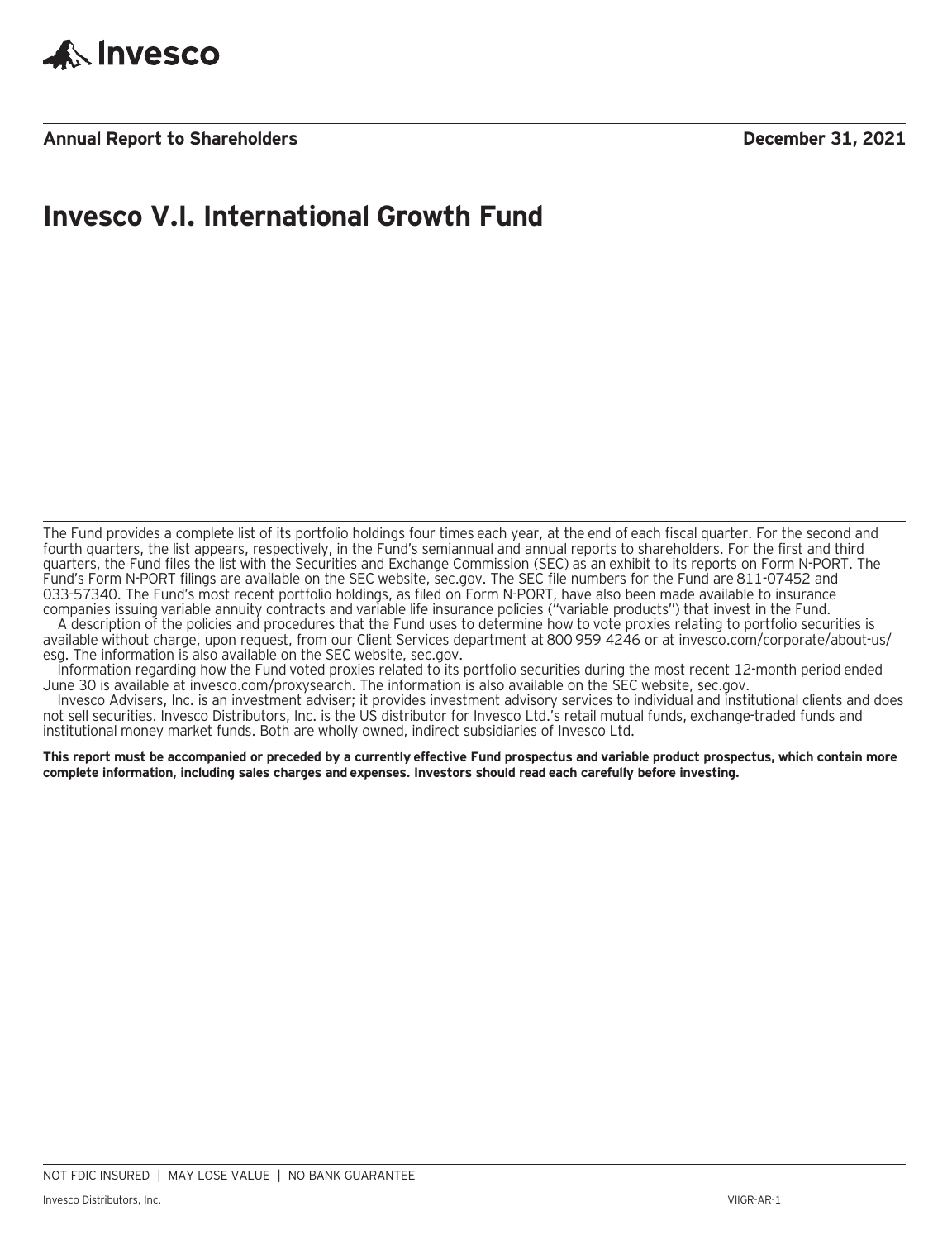### **Management's Discussion of Fund Performance**

#### **Performance summary**

For the year ended December 31, 2021, Series I shares of Invesco V.I. International Growth Fund (the Fund) outperformed the Custom Invesco International Growth Index, the Fund's style-specific benchmark.

Your Fund's long-term performance appears later in this report.

#### **Fund vs. Indexes**

*Total returns, 12/31/20 to 12/31/21, excluding variable product issuer charges. If variable product issuer charges were included, returns would be lower.*

| Series   Shares                                                                        | 5.89% |
|----------------------------------------------------------------------------------------|-------|
| Series II Shares                                                                       | 5.61  |
| MSCI All Country World ex USA Index <sup>▼</sup> (Broad Market Index)                  | 7.82  |
| Custom Invesco International Growth Index <sup>"</sup> (Style-Specific Index)          | 5.09  |
| Lipper VUF International Large-Cap Growth Funds Index • (Peer Group Index)             | 9.19  |
| Source(s): "RIMES Technologies Corp.; "Invesco, RIMES Technologies Corp.; *Lipper Inc. |       |

**Market conditions and your Fund**

Global equity markets ended the first quarter of 2021 in positive territory amid concerns about rising bond yields and inflation, with value stocks outperforming growth stocks. The successful rollout of coronavirus (COVID-19) vaccinations in the US and UK benefited equity markets. However, even regions facing slower rollouts, including the Eurozone and Japan, performed well, driven by a rebound in global demand for goods.

During the second quarter of 2021, global equity markets were again bolstered by the continued acceleration of vaccination rollouts and easing of COVID-19-related restrictions in most developed markets. In a reversal from the first quarter, growth stocks outperformed value stocks in most regions. Emerging market equities were led by Brazil which benefited from global tailwinds, while regulatory concerns weighed on Chinese equities.

Developed global equity markets were flat in the third quarter of 2021 amid concerns about rising inflation, supply disruptions and the economic growth rate. Emerging market equities declined during the quarter, primarily due to weak performance from Chinese equities, which were affected by significant regulatory changes in the private tutoring industry, increased regulation in the technology sector and the potential default of a large Chinese property developer.

Most developed global equity markets ended the fourth quarter of 2021 in positive territory despite rising inflation and the emergence of Omicron, a new COVID-19 variant. Pandemic-related supply chain disruptions and labor shortages intensified during the quarter, resulting in higher costs for companies and consumers. Emerging market equities declined due to COVID-19 concerns and China's ongoing regulatory tightening and slowing economic growth. Overall, developed market equities outperformed emerging market equities for the fiscal year.

Regardless of the macroeconomic environment, we remain focused on our bottom-up investment approach of identifying attractive companies that fit our earnings, quality and valuation (EQV) process.

Fund holdings in the health care sector outperformed those of the Fund's style-specific benchmark, the Custom Invesco International Growth Index, contributing to relative performance. Within the sector, Ireland-based contract research organization **ICON** and Denmark-based pharmaceutical company **Novo Nordisk** contributed to both absolute and relative results during the fiscal year. Strong stock selection and an overweight in the industrials sector added to the Fund's relative results. Netherlands-based global information and solutions provider **Wolters Kluwer**, Switzerland-based freight forwarder **Kuehne + Nagel International** and Francebased electrical equipment company **Schneider Electric** were notable absolute and relative contributors within the industrials sector. The Fund's holdings in the communication services and information technology sectors outperformed those of the benchmark sectors, also positively contributing to the Fund's relative performance. On a geographic basis, the stock selection in Japan and Ireland were among the largest contributors to relative return. Underweight exposure to Japan relative to the style-specific index and exposure to the US also added to relative results during the fiscal year.

Conversely, stock selection in the consumer discretionary and financials sectors were notable detractors from relative performance versus the style-specific index. Within consumer discretionary, **New Oriental Education & Technology**, a leader in after-school tutoring in China and Macau-based hotel and casino operator **Galaxy Entertainment** were key detractors from the Fund's relative results. We exited the Fund's position in New Oriental Education & Technology during the third quarter of 2021 because of significant regulatory changes in the private tutoring industry in China. Within the financials sector, weakness was seen in Brazil-based exchange operator **B3**, India-based **HDFC Bank** and Hong Kong-based insurance and finance company **AIA**. Lack of exposure to the energy

sector, one of the year's best performing sectors, also hampered the Fund's relative return. Geographically, stock selection in Brazil, India and Germany detracted from relative results. An overweight to Brazil, underweight to India and exposure to Macau had a negative impact on the Fund's relative performance as well. Given the rising equity market, the Fund's cash position (averaged 2.4%) dampened relative results. As a reminder, cash is a by-product of our bottom-up stock selection process.

During the fiscal year, we continued to look for opportunities to improve the growth potential and quality of the Fund's portfolio by adding companies based on our EQV characteristics for each company. We added several new holdings, including UK-based advertising company **WPP**, France-based specialty materials company **Arkema** and Spain-based travel technology company **Amadeus IT Group**. We sold several holdings during the fiscal year, including Brazil-based financial services company **Banco Bradesco**, industrials company **Canadian National Railway** and China-based e-commerce company **Alibaba.**

As always, we remain focused on a bottom-up investment approach of identifying attractive companies that fit our EQV-focused investment process. We continue to look for high-quality companies that exhibit the following characteristics: strong organic growth; high returns on capital; pricing power; strong balance sheets; cash generation; and reasonable valuations. In addition, we continue to favor companies that are able to consistently generate cash during weak economic environments. Our balanced EQV-focused approach aligns with our goal of delivering attractive risk-adjusted returns over the long term.

We thank you for your continued investment in Invesco V.I. International Growth Fund.

**Portfolio manager(s)**:

Brent Bates Mark Jason Richard Nield Clas Olsson

*The views and opinions expressed in management's discussion of Fund performance are those of Invesco Advisers, Inc. and its affiliates. These views and opinions are subject to change at any time based on factors such as market and economic conditions. These views and opinions may not be relied upon as investment advice or recommendations, or as an offer for a particular security. The information is not a complete analysis of every aspect of any market, country, industry, security or the Fund. Statements of fact are from sources considered reliable, but Invesco Advisers, Inc. makes no representation or warranty as to their completeness or accuracy. Although historical performance is no guarantee of future results, these insights may help you understand our investment management philosophy.*

See important Fund and, if applicable, index disclosures later in this report.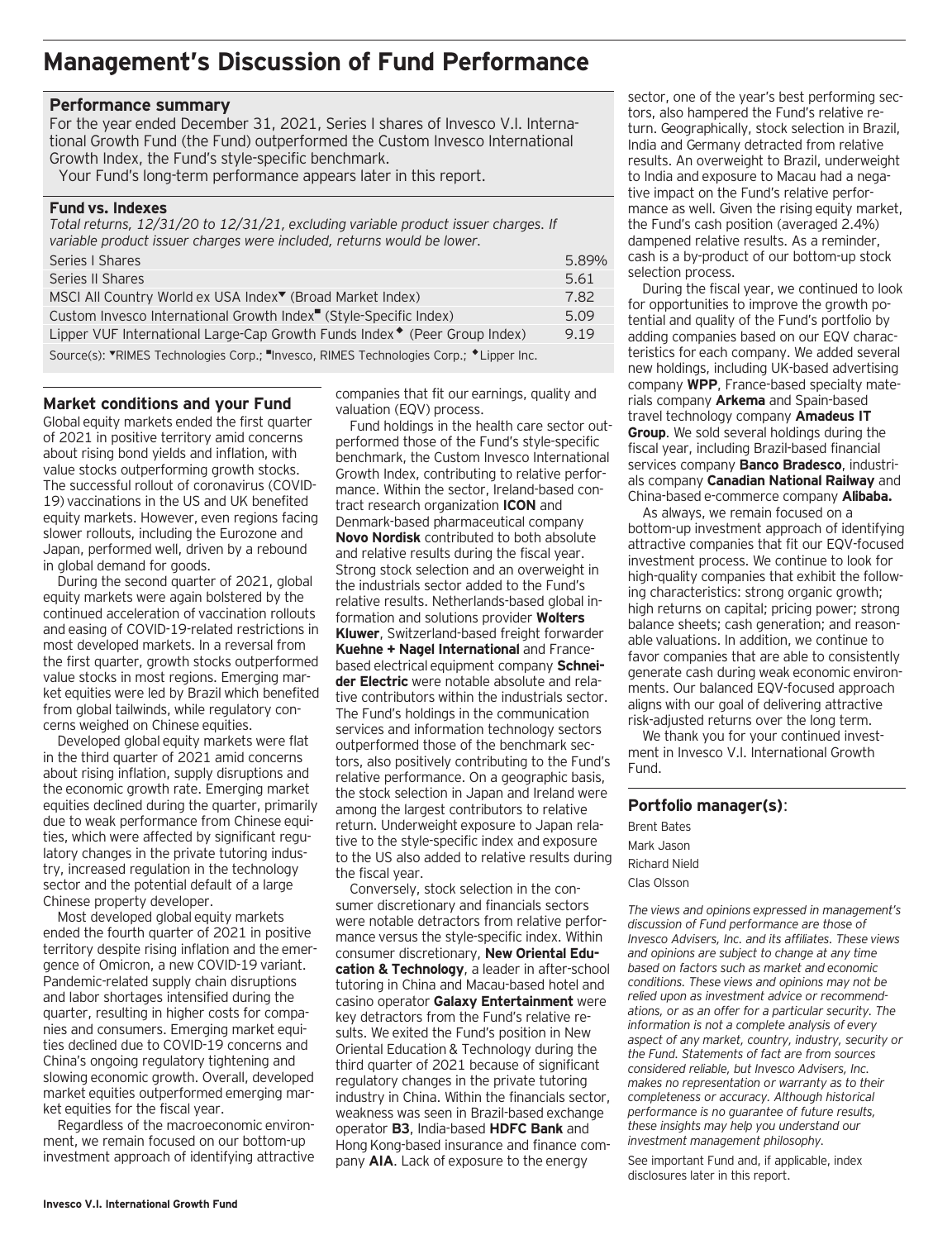### **Your Fund's Long-Term Performance**

#### **Results of a \$10,000 Investment — Oldest Share Class(es)**

Fund and index data from 12/31/11



 $-$  \$24,695 Lipper VUF International Large-Cap Growth Funds Index<sup>1</sup> 1 \$24,329 Custom Invesco International Growth Index<sup>2</sup> \$21,768 Invesco V.I. International Growth Fund Series I Shares L \$20,196 MSCI All Country World ex USA® Index<sup>3</sup>

1 Source: Lipper Inc.

2 Sources: Invesco, RIMES Technologies Corp.

3 Source: RIMES Technologies Corp.

Past performance cannot guarantee future results.

| <b>Average Annual Total Returns</b><br>As of 12/31/21 |       |
|-------------------------------------------------------|-------|
| <b>Series I Shares</b>                                |       |
| Inception (5/5/93)                                    | 7.37% |
| 10 Years                                              | 8.09  |
| 5 Years                                               | 10.17 |
| 1 Year                                                | 5.89  |
| <b>Series II Shares</b>                               |       |
| Inception (9/19/01)                                   | 7.56% |
| 10 Years                                              | 7.82  |
| 5 Years                                               | 9.90  |
| 1 Year                                                | 5.61  |

**The performance of the Fund's Series I and Series II share classes will differ primarily due to different class expenses.**

**The performance data quoted represent past performance and cannot guarantee future results; current performance may be lower or higher. Please contact your variable product issuer or financial adviser for the most recent month-end variable product performance. Performance figures reflect Fund expenses, reinvested distributions and changes in net asset value. Performance figures do not reflect deduction of taxes a shareholder would pay on Fund distributions or sale of Fund shares. Investment return and principal value will fluctuate so that you may have a gain or loss when you sell shares.**

**Invesco V.I. International Growth Fund, a series portfolio of AIM Variable Insurance Funds (Invesco Variable Insurance Funds), is currently offered through insurance companies issuing variable products. You can-** **not purchase shares of the Fund directly. Performance figures given represent the Fund and are not intended to reflect actual variable product values. They do not reflect sales charges, expenses and fees assessed in connection with a variable product. Sales charges, expenses and fees, which are determined by the variable product issuers, will vary and will lower the total return.**

**The most recent month-end performance at the Fund level, excluding variable product charges, is available at 800 451 4246. As mentioned above, for the most recent month-end performance including variable product charges, please contact your variable product issuer or financial adviser.**

**Fund performance reflects any applicable fee waivers and/or expense reimbursements. Had the adviser not waived fees and/or reimbursed expenses currently or in the past, returns would have been lower. See current prospectus for more information.**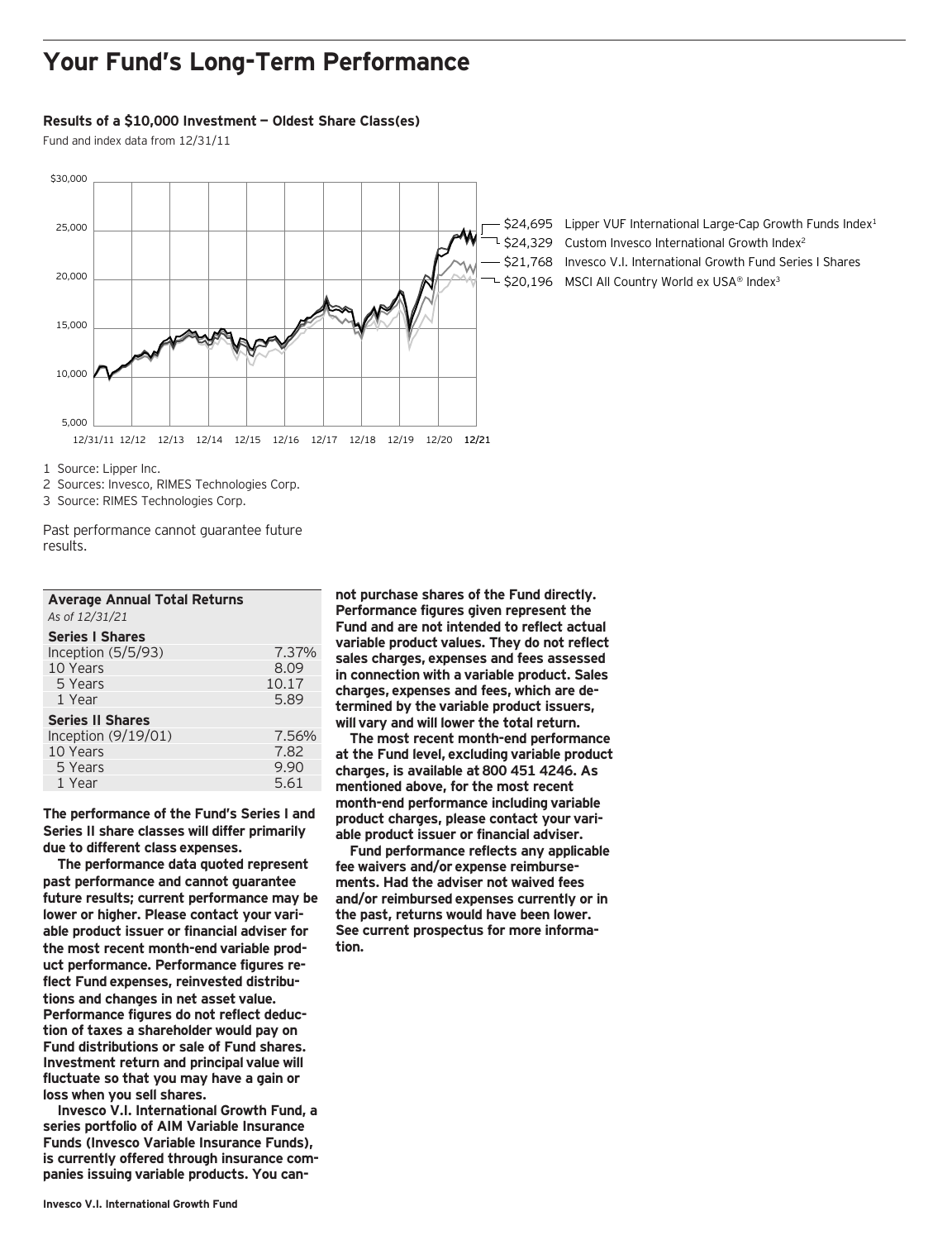### **Supplemental Information**

### **Invesco V.I. International Growth Fund's investment objective is long-term growth of capital.**

- Unless otherwise stated, information presented in this report is as of December 31, 2021, and is based on total net assets.
- Unless otherwise noted, all data is provided by Invesco.
- To access your Fund's reports/prospectus, visit invesco.com/fundreports.

### **About indexes used in this report** ■ The **MSCI All Country World ex USA<sup>®</sup>**

- **Index** is an index considered representative of developed and emerging stock markets, excluding the US. The index is computed using the net return, which withholds applicable taxes for non-resident investors.
- $\blacksquare$  The **Custom Invesco International Growth Index** is composed of the MSCI EAFE® Growth Index through February 28, 2013, and the MSCI All Country World ex U.S. Growth Index thereafter. The MSCI EAFE<sup>®</sup> Growth Index is an unmanaged index considered representative of growth stocks of Europe, Australasia and the Far East. The MSCI All Country World ex U.S. Growth Index is a market capitalization weighted index that includes growth companies in developed and emerging markets, excluding the US. Both MSCI indexes are computed using the net return, which withholds applicable taxes for non-resident investors.
- The **Lipper VUF International Large-Cap Growth Funds Index** is an unmanaged index considered representative of international large-cap growth variable insurance underlying funds tracked by Lipper.
- The Fund is not managed to track the performance of any particular index, including the index(es) described here, and consequently, the performance of the Fund may deviate significantly from the performance of the index(es).
- A direct investment cannot be made in an index. Unless otherwise indicated, index results include reinvested dividends, and they do not reflect sales charges. Performance of the peer group, if applicable, reflects fund expenses; performance of a market index does not.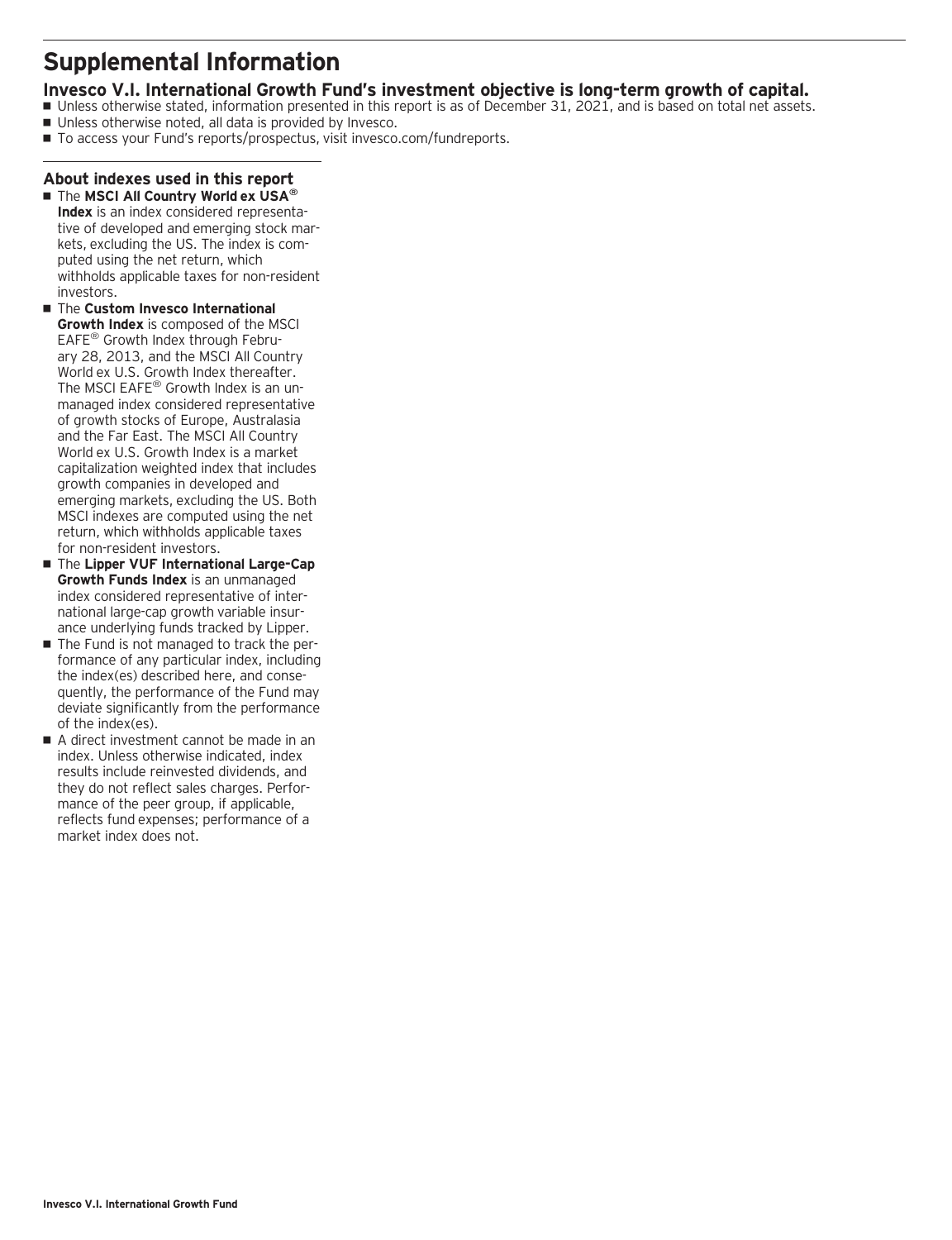### **Fund Information**

### **Portfolio Composition**

| By sector                                             | % of total net assets |
|-------------------------------------------------------|-----------------------|
| Industrials                                           | 15.97%                |
| Information Technology                                | 15.89                 |
| Consumer Staples                                      | 15.70                 |
| <b>Consumer Discretionary</b>                         | 15.50                 |
| <b>Financials</b>                                     | 13.66                 |
| <b>Health Care</b>                                    | 9.49                  |
| Materials                                             | 6.88                  |
| <b>Communication Services</b>                         | 4.45                  |
| Money Market Funds Plus Other Assets Less Liabilities | 2.46                  |

### **Top 10 Equity Holdings\***

|     |                                                     | % of total net assets |
|-----|-----------------------------------------------------|-----------------------|
| 1.  | Sony Group Corp.                                    | 3.22%                 |
| 2.  | Sandvik AB                                          | 3.03                  |
| 3.  | Broadcom, Inc.                                      | 2.93                  |
| 4.  | Olympus Corp.                                       | 2.85                  |
| 5.  | Taiwan Semiconductor Manufacturing Co. Ltd.,<br>ADR | 2.68                  |
| 6.  | Schneider Electric SE                               | 2.67                  |
| 7.  | CGI, Inc., Class A                                  | 2.59                  |
| 8.  | Philip Morris International, Inc.                   | 2.54                  |
| 9.  | Investor AB, Class B                                | 2.44                  |
| 10. | Linde PLC                                           | 2.35                  |

The Fund's holdings are subject to change, and there is no assurance that the Fund will continue to hold any particular security.

\* Excluding money market fund holdings, if any.

Data presented here are as of December 31, 2021.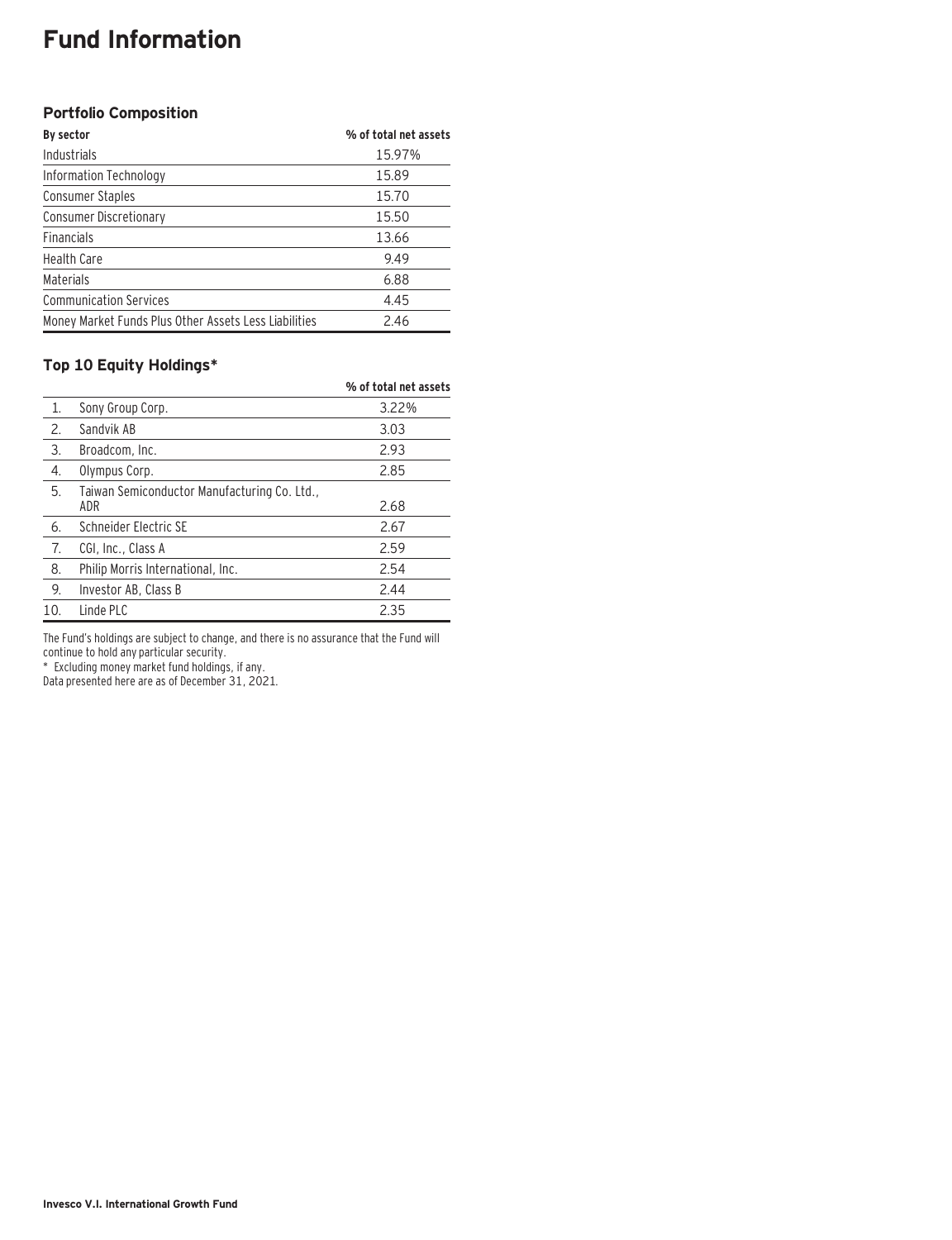# **Schedule of Investments**

December 31, 2021

|                                               | <b>Shares</b> | Value           |
|-----------------------------------------------|---------------|-----------------|
| Common Stocks & Other Equity Interests-97.54% |               |                 |
| Australia-0.66%                               |               |                 |
| CSL Ltd.                                      | 43,889        | \$<br>9,294,128 |
| <b>Brazil-1.07%</b>                           |               |                 |
| B3 S.A. - Brasil, Bolsa, Balcao               | 7,488,502     | 14,964,813      |
|                                               |               |                 |
| Canada-6.17%                                  |               |                 |
| Bank of Nova Scotia (The)                     | 216,079       | 15,296,948      |
| CGI, Inc., Class A <sup>(a)</sup>             | 410,963       | 36,338,362      |
| Magna International, Inc.                     | 229,309       | 18,553,916      |
| Ritchie Bros. Auctioneers, Inc.               | 270,619       | 16,560,826      |
|                                               |               | 86,750,052      |
| China-7.71%                                   |               |                 |
| China Feihe Ltd. <sup>(b)</sup>               | 6,170,000     | 8,283,125       |
| China Mengniu Dairy Co. Ltd.                  | 4,347,000     | 24,641,898      |
| China Resources Beer Holdings Co. Ltd.        | 854,000       | 6,999,016       |
| JD.com, Inc., ADR(a)                          | 224,840       | 15,754,539      |
| Tencent Holdings Ltd.                         | 349,700       | 20,514,531      |
| Wuliangye Yibin Co. Ltd., A Shares            | 233,297       | 8,149,738       |
| Yum China Holdings, Inc.                      | 481,245       | 23,985,251      |
|                                               |               | 108,328,098     |
|                                               |               |                 |
| Denmark-2.55%                                 |               |                 |
| Carlsberg A/S, Class B                        | 83,637        | 14,366,805      |
| Novo Nordisk A/S, Class B                     | 192,133       | 21,479,463      |
|                                               |               | 35,846,268      |
| <b>France-7.76%</b>                           |               |                 |
| Arkema S.A.                                   | 168,864       | 23,817,099      |
| Kering S.A.                                   | 19,806        | 15,892,203      |
| LVMH Moet Hennessy Louis Vuitton SE           | 21,201        | 17,495,073      |
| Pernod Ricard S.A.                            | 59,763        | 14,378,836      |
| Schneider Electric SE                         | 191,485       | 37,540,436      |
|                                               |               | 109,123,647     |
|                                               |               |                 |
| Germany-1.62%                                 |               |                 |
| Deutsche Boerse AG                            | 83,951        | 14,063,473      |
| Knorr-Bremse AG                               | 87,632        | 8,648,216       |
|                                               |               | 22,711,689      |
| Hong Kong-1.91%                               |               |                 |
| AIA Group Ltd.                                | 2,656,000     | 26,776,251      |
|                                               |               |                 |
| India-2.30%                                   |               |                 |
| HDFC Bank Ltd., ADR                           | 496,635       | 32,316,039      |
| Ireland-5.19%                                 |               |                 |
| CRH PLC                                       | 494,438       | 26,116,373      |
| Flutter Entertainment PLC <sup>(a)</sup>      | 154,638       | 24,534,051      |
| ICON PLC <sup>(a)</sup>                       | 71,760        | 22,224,072      |
|                                               |               | 72,874,496      |
|                                               |               |                 |
| Italy-2.29%                                   |               |                 |
| FinecoBank Banca Fineco S.p.A.                | 1,849,728     | 32,213,352      |
| Japan-14.51%                                  |               |                 |
| Asahi Group Holdings Ltd.                     | 385,800       | 14,972,476      |
| FANUC Corp.                                   | 43,500        | 9,221,383       |

|                                          | <b>Shares</b> | Value             |  |
|------------------------------------------|---------------|-------------------|--|
| Japan-(continued)                        |               |                   |  |
| Hoya Corp.                               | 137,400       | \$.<br>20,372,919 |  |
| Keyence Corp.                            | 16,700        | 10,495,318        |  |
| Koito Manufacturing Co. Ltd.             | 349,600       | 18,511,677        |  |
| Komatsu Ltd.                             | 357,800       | 8,379,319         |  |
| Nidec Corp.                              | 90,400        | 10,626,601        |  |
| Olympus Corp.                            | 1,742,200     | 40,016,949        |  |
| SMC Corp.                                | 14,100        | 9,512,230         |  |
| Sony Group Corp.                         | 357,900       | 45,241,887        |  |
| TIS, Inc.                                | 558,000       | 16,559,468        |  |
|                                          |               | 203,910,227       |  |
| <b>Macau-0.92%</b>                       |               |                   |  |
| Galaxy Entertainment Group Ltd. (a)      | 2,496,000     | 12,933,627        |  |
| <b>Mexico-1.56%</b>                      |               |                   |  |
| Wal-Mart de Mexico S.A.B. de C.V.,       |               |                   |  |
| Series V                                 | 5,914,456     | 21,978,997        |  |
|                                          |               |                   |  |
| Netherlands-5.93%                        |               |                   |  |
| ASML Holding N.V.                        | 25,877        | 20,633,613        |  |
| Heineken N.V.                            | 188,605       | 21,207,398        |  |
| Prosus N.V.                              | 106,911       | 8,917,795         |  |
| Wolters Kluwer N.V.                      | 277,518       | 32,618,218        |  |
|                                          |               | 83,377,024        |  |
|                                          |               |                   |  |
| Singapore-1.57%                          |               |                   |  |
| United Overseas Bank Ltd.                | 1,102,266     | 22,011,940        |  |
| South Korea-3.91%                        |               |                   |  |
| NAVER Corp.                              | 73,859        | 23,447,902        |  |
| Samsung Electronics Co. Ltd.             | 480,286       | 31,530,846        |  |
|                                          |               | 54,978,748        |  |
|                                          |               |                   |  |
| Spain-1.08%                              |               |                   |  |
| Amadeus IT Group S.A. (a)                | 224,744       | 15,137,528        |  |
| Sweden-5.47%                             |               |                   |  |
| Investor AB, Class B                     | 1,370,797     | 34,281,430        |  |
| Sandvik AB                               | 1,526,595     | 42,652,808        |  |
|                                          |               | 76,934,238        |  |
|                                          |               |                   |  |
| Switzerland-5.91%                        |               |                   |  |
| Kuehne + Nagel International AG, Class R | 52,542        | 16,897,253        |  |
| Logitech International S.A., Class R     | 164,392       | 13,759,177        |  |
| Nestle S.A.                              | 231,894       | 32,416,887        |  |
| Roche Holding AG                         | 48,355        | 20,044,858        |  |
|                                          |               | 83,118,175        |  |
|                                          |               |                   |  |
| Taiwan-2.68%                             |               |                   |  |
| Taiwan Semiconductor Manufacturing Co.   |               |                   |  |
| Ltd., ADR                                | 312,786       | 37,631,284        |  |
| United Kingdom-7.19%                     |               |                   |  |
| Ashtead Group PLC                        | 203,268       | 16,289,375        |  |
| DCC PLC                                  | 190,184       | 15,552,071        |  |
| Linde PLC                                | 95,237        | 32,992,954        |  |
| Reckitt Benckiser Group PLC              | 205,909       | 17,664,427        |  |
| <b>WPP PLC</b>                           |               |                   |  |
|                                          | 1,226,476     | 18,538,672        |  |
|                                          |               | 101,037,499       |  |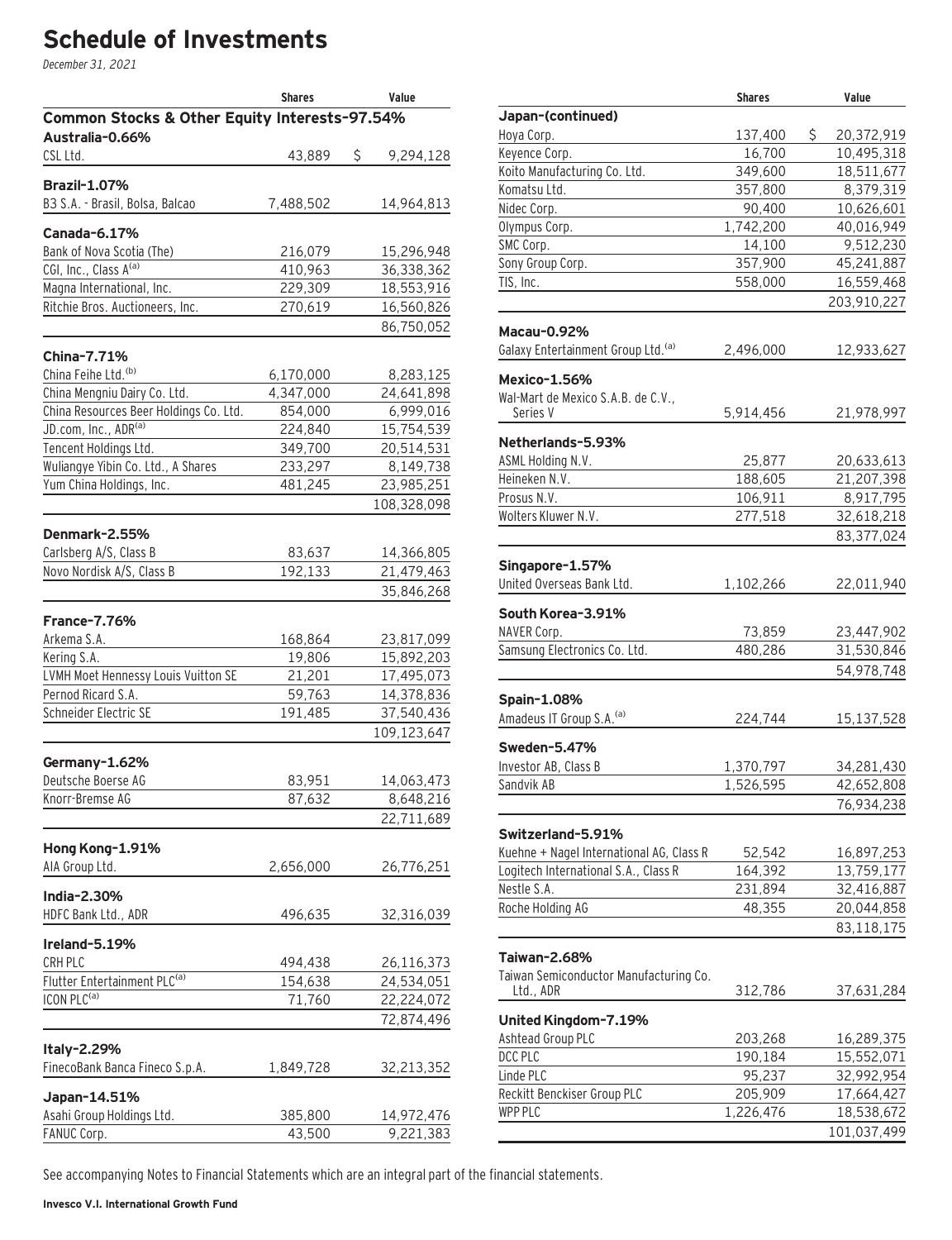|                                                                                        | <b>Shares</b> |   | Value         |
|----------------------------------------------------------------------------------------|---------------|---|---------------|
| United States-7.58%                                                                    |               |   |               |
| Amcor PLC, CDI                                                                         | 1,142,962     | Ŝ | 13.765.716    |
| Booking Holdings, Inc. <sup>(a)</sup>                                                  | 6.662         |   | 15.983.670    |
| Broadcom, Inc.                                                                         | 61.916        |   | 41,199,526    |
| Philip Morris International, Inc.                                                      | 375.258       |   | 35.649.510    |
|                                                                                        |               |   | 106.598.422   |
| Total Common Stocks & Other Equity Interests<br>(Cost \$895,652,884)                   |               |   | 1,370,846,542 |
| Money Market Funds-2.23%                                                               |               |   |               |
| Invesco Government & Agency Portfolio,<br>Institutional Class, 0.03% <sup>(c)(d)</sup> | 11.153.338    |   | 11.153.338    |
|                                                                                        |               |   |               |

|                                                                                  | <b>Shares</b> |   | Value           |
|----------------------------------------------------------------------------------|---------------|---|-----------------|
| <b>Money Market Funds-(continued)</b>                                            |               |   |                 |
| Invesco Liquid Assets Portfolio,<br>Institutional Class, 0.02% <sup>(c)(d)</sup> | 7,460,553     | Ŝ | 7,462,045       |
| Invesco Treasury Portfolio, Institutional<br>Class, 0.01% <sup>(c)(d)</sup>      | 12,746,672    |   | 12,746,672      |
| Total Money Market Funds (Cost \$31,360,602)                                     |               |   | 31,362,055      |
| TOTAL INVESTMENTS IN SECURITIES-99.77%<br>(Cost \$927,013,486)                   |               |   | 1,402,208,597   |
| OTHER ASSETS LESS LIABILITIES-0.23%                                              |               |   | 3,291,742       |
| NET ASSETS-100.00%                                                               |               |   | \$1.405.500.339 |

Investment Abbreviations:

ADR – American Depositary Receipt

CDI – CREST Depository Interest

Notes to Schedule of Investments:

(a) Non-income producing security.<br>(b) Security purchased or received in

Security purchased or received in a transaction exempt from registration under the Securities Act of 1933, as amended (the "1933 Act"). The security may be resold pursuant to an exemption from registration under the 1933 Act, typically to qualified institutional buyers. The value of this security at December 31, 2021 represented less than 1% of the Fund's Net Assets.

(c) Affiliated issuer. The issuer and/or the Fund is a wholly-owned subsidiary of Invesco Ltd., or is affiliated by having an investment adviser that is under common control of Invesco Ltd. The table below shows the Fund's transactions in, and earnings from, its investments in affiliates for the fiscal year ended December 31, 2021.

|                                                                                      | Value<br>December 31, 2020 | <b>Purchases</b><br>at Cost | <b>Proceeds</b><br>from Sales | Change in<br><b>Unrealized</b><br>Appreciation<br>(Depreciation) | Realized<br>Gain<br>(Loss) | Value<br>December 31, 2021 | <b>Dividend Income</b> |
|--------------------------------------------------------------------------------------|----------------------------|-----------------------------|-------------------------------|------------------------------------------------------------------|----------------------------|----------------------------|------------------------|
| <b>Investments in Affiliated Money Market</b><br><b>Funds:</b>                       |                            |                             |                               |                                                                  |                            |                            |                        |
| Invesco Government & Agency Portfolio,<br>Institutional Class                        | \$11,470,872               | \$112.506.756               | \$(112.824.290)               | Ŝ                                                                | $\overline{\phantom{a}}$   | \$11,153,338               | \$3,530                |
| Invesco Liquid Assets Portfolio, Institutional<br>Class                              | 7.989.157                  | 79,761,517                  | (80.287.496)                  | (2.848)                                                          | 1.715                      | 7.462.045                  | 1,368                  |
| Invesco Treasury Portfolio, Institutional Class                                      | 13.109.569                 | 128.579.150                 | (128.942.047)                 |                                                                  | ٠                          | 12.746.672                 | 1,508                  |
| <b>Investments Purchased with Cash</b><br><b>Collateral from Securities on Loan:</b> |                            |                             |                               |                                                                  |                            |                            |                        |
| Invesco Private Government Fund                                                      |                            | 59.110.661                  | (59, 110, 661)                |                                                                  |                            |                            | 284*                   |
| Invesco Private Prime Fund                                                           |                            | 131.651.643                 | (131,651,202)                 |                                                                  | (441)                      |                            | 4.487*                 |
| Total                                                                                | \$32.569.598               | \$511.609.727               | \$ (512.815.696)              | S(2.848)                                                         | \$1,274                    | \$31.362.055               | \$11.177               |

\* Represents the income earned on the investment of cash collateral, which is included in securities lending income on the Statement of Operations. Does not include rebates and fees paid to lending agent or premiums received from borrowers, if any.

(d) The rate shown is the 7-day SEC standardized yield as of December 31, 2021.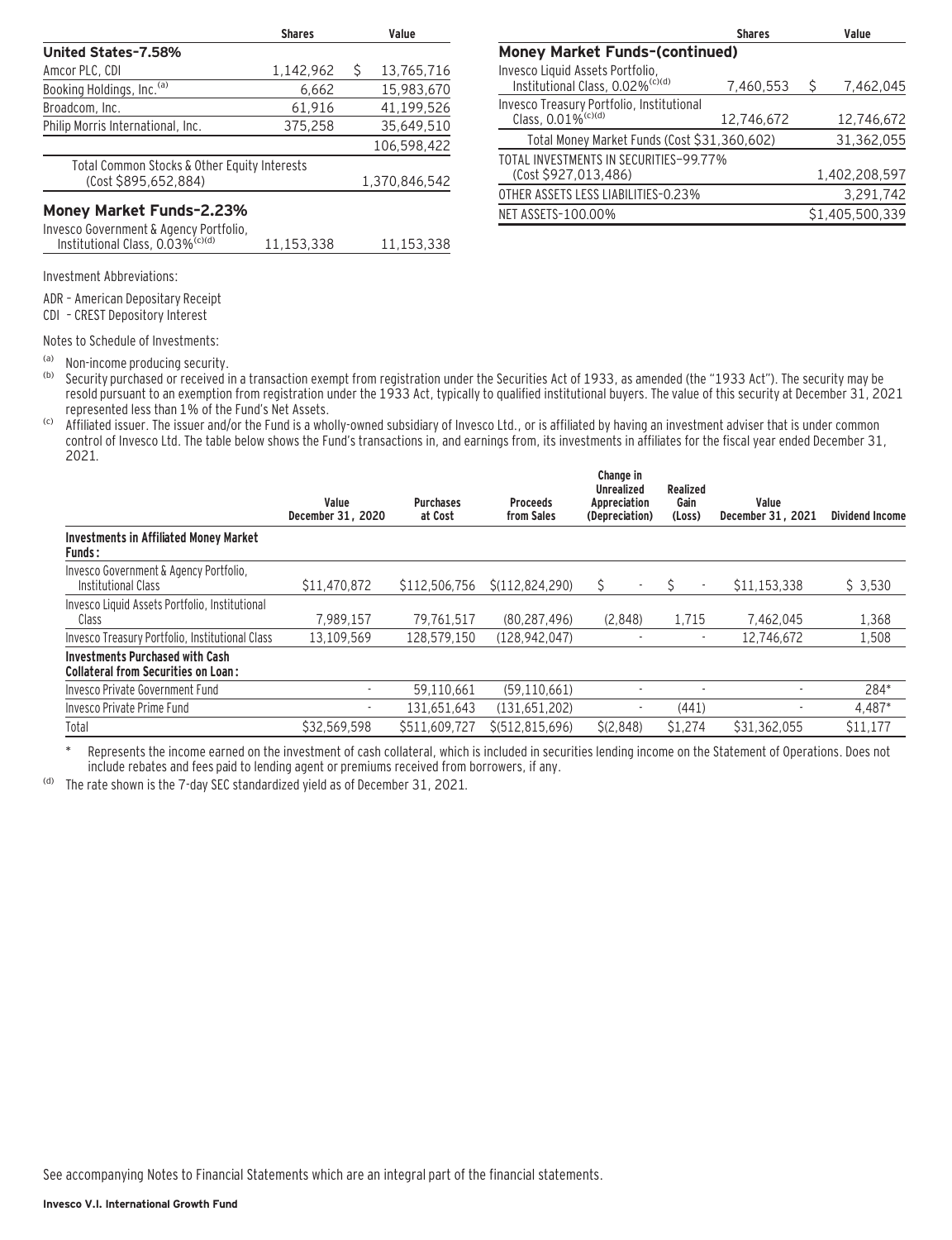# **Statement of Assets and Liabilities**

December 31, 2021

### **Assets:**

| Investments in unaffiliated securities, at value                                    |    |                 |
|-------------------------------------------------------------------------------------|----|-----------------|
| (Cost \$895,652,884)                                                                |    | \$1,370,846,542 |
| Investments in affiliated money market funds, at value<br>(Cost \$31,360,602)       |    | 31,362,055      |
| Cash                                                                                |    | 185,859         |
| Foreign currencies, at value (Cost \$1,092,375)                                     |    | 1,103,975       |
| Receivable for:                                                                     |    |                 |
| Fund shares sold                                                                    |    | 1,162,629       |
| <b>Dividends</b>                                                                    |    | 2,509,179       |
| Investment for trustee deferred compensation and                                    |    |                 |
| retirement plans                                                                    |    | 237,714         |
| Other assets                                                                        |    | 5,658           |
| <b>Total assets</b>                                                                 |    | 1,407,413,611   |
| Liabilities:                                                                        |    |                 |
| Payable for:                                                                        |    |                 |
| Fund shares reacquired                                                              |    | 692,750         |
| Accrued fees to affiliates                                                          |    | 803,062         |
| Accrued other operating expenses                                                    |    | 157,125         |
| Trustee deferred compensation and retirement plans                                  |    | 260,335         |
| <b>Total liabilities</b>                                                            |    | 1,913,272       |
| Net assets applicable to shares outstanding                                         |    | \$1,405,500,339 |
| Net assets consist of:                                                              |    |                 |
| Shares of beneficial interest                                                       | Ś. | 822,039,778     |
| Distributable earnings                                                              |    | 583,460,561     |
|                                                                                     |    | \$1,405,500,339 |
| <b>Net Assets:</b>                                                                  |    |                 |
| Series I                                                                            | \$ | 475,731,840     |
| Series II                                                                           | Ś. | 929,768,499     |
| Shares outstanding, no par value, with an unlimited number of<br>shares authorized: |    |                 |
| Series I                                                                            |    | 11,489,697      |
| Series II                                                                           |    | 22,832,119      |
| Series I:                                                                           |    |                 |
| Net asset value per share                                                           | \$ | 41.41           |
| Series II:                                                                          |    |                 |

Net asset value per share  $\sim$  40.72

# **Statement of Operations**

For the year ended December 31, 2021

### **Investment income:**

| Dividends (net of foreign withholding taxes of                                                   |              |
|--------------------------------------------------------------------------------------------------|--------------|
| \$2,108,550)                                                                                     | \$21,529,032 |
| Dividends from affiliated money market funds (includes<br>securities lending income of \$22,824) | 29,230       |
| Total investment income                                                                          | 21,558,262   |
| <b>Expenses:</b>                                                                                 |              |
| Advisory fees                                                                                    | 10,220,397   |
| Administrative services fees                                                                     | 2,363,696    |
| Custodian fees                                                                                   | 37,073       |
| Distribution fees - Series II                                                                    | 2,412,929    |
| Transfer agent fees                                                                              | 75,752       |
| Trustees' and officers' fees and benefits                                                        | 35,207       |
| Reports to shareholders                                                                          | 9,057        |
| Professional services fees                                                                       | 77,301       |
| 0ther                                                                                            | 25,918       |
| Total expenses                                                                                   | 15,257,330   |
| Less: Fees waived                                                                                | (12, 024)    |
| Net expenses                                                                                     | 15,245,306   |
| Net investment income                                                                            | 6.312.956    |

#### **Realized and unrealized gain (loss) from:**

Net realized gain (loss) from:

| <u>NEL I CANZEU YANI (1933) TI VIII.</u>                 |                |
|----------------------------------------------------------|----------------|
| Unaffiliated investment securities                       | 139,974,697    |
| Affiliated investment securities                         | 1,274          |
| Foreign currencies                                       | (119, 746)     |
|                                                          | 139,856,225    |
| Change in net unrealized appreciation (depreciation) of: |                |
| Unaffiliated investment securities                       | (66, 735, 557) |
| Affiliated investment securities                         | (2,848)        |
| Foreign currencies                                       | (155, 921)     |
|                                                          | (66,894,326)   |
| Net realized and unrealized gain                         | 72,961,899     |
| Net increase in net assets resulting from operations     | \$79,274,855   |
|                                                          |                |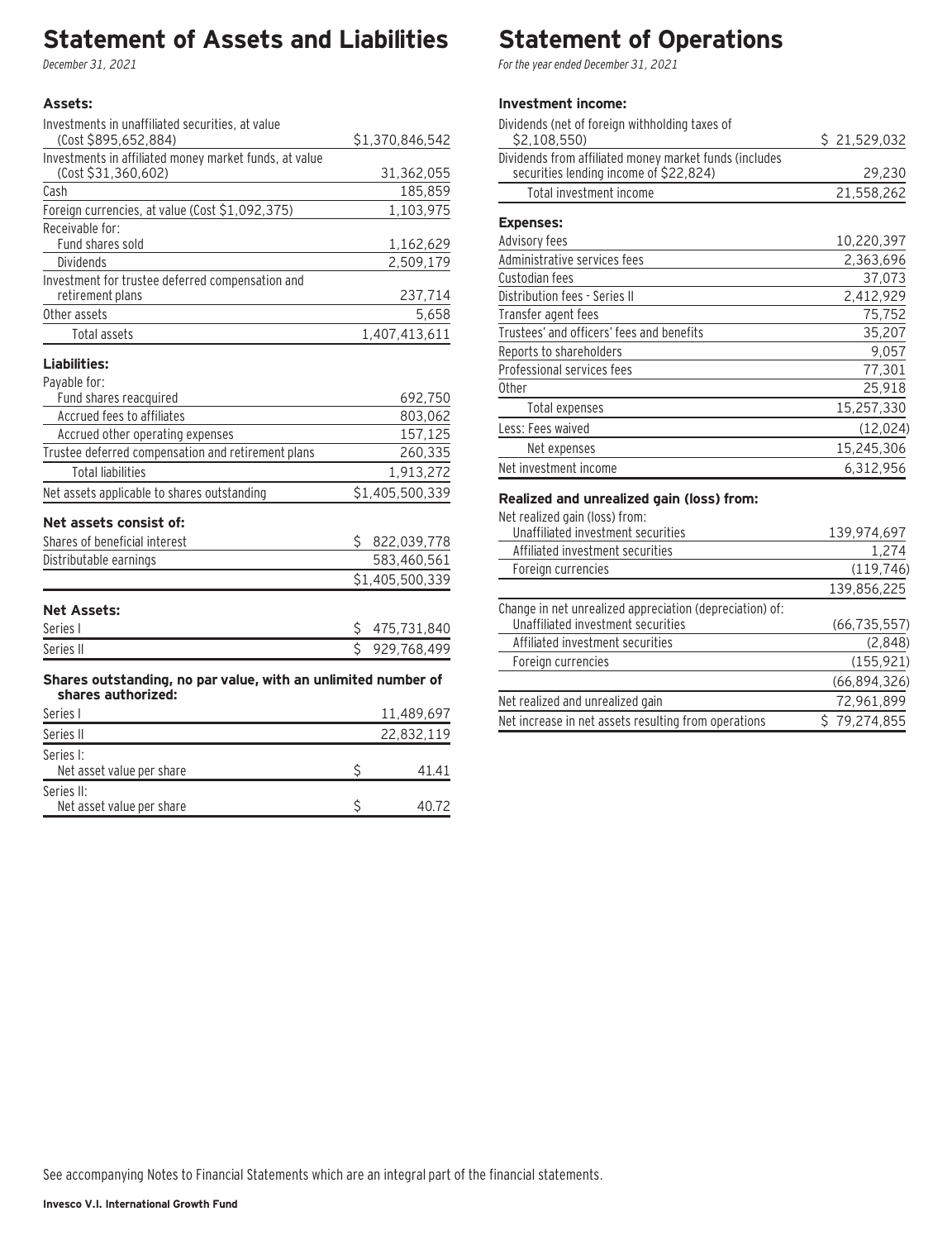### **Statement of Changes in Net Assets**

For the years ended December 31, 2021 and 2020

|                                                                         | 2021            | 2020            |
|-------------------------------------------------------------------------|-----------------|-----------------|
| <b>Operations:</b>                                                      |                 |                 |
| Net investment income                                                   | Ś.<br>6,312,956 | 6,271,215<br>S. |
| Net realized gain                                                       | 139,856,225     | 98,458,953      |
| Change in net unrealized appreciation (depreciation)                    | (66,894,326)    | 61,571,398      |
| Net increase in net assets resulting from operations                    | 79,274,855      | 166,301,566     |
| Distributions to shareholders from distributable earnings:              |                 |                 |
| Series I                                                                | (38, 110, 163)  | (19,693,113)    |
| Series II                                                               | (74, 422, 055)  | (38,602,388)    |
| Total distributions from distributable earnings                         | (112, 532, 218) | (58, 295, 501)  |
| <b>Share transactions-net:</b>                                          |                 |                 |
| Series I                                                                | 17,745,445      | (34, 482, 600)  |
| Series II                                                               | (21, 035, 067)  | (103, 508, 855) |
| Net increase (decrease) in net assets resulting from share transactions | (3,289,622)     | (137, 991, 455) |
| Net increase (decrease) in net assets                                   | (36, 546, 985)  | (29, 985, 390)  |
| Net assets:                                                             |                 |                 |
| Beginning of year                                                       | 1,442,047,324   | 1,472,032,714   |
| End of year                                                             | \$1,405,500,339 | \$1,442,047,324 |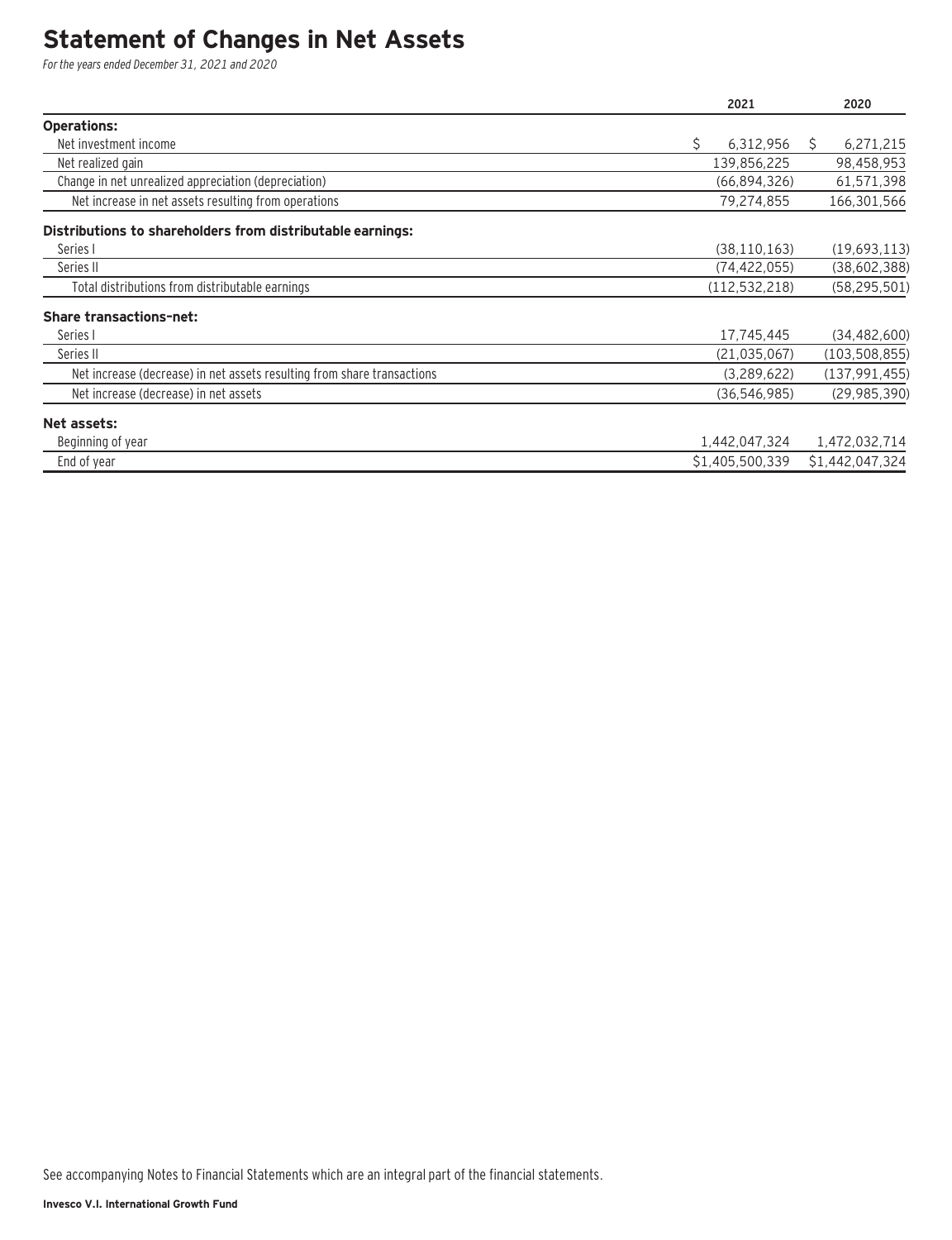# **Financial Highlights**

The following schedule presents financial highlights for a share of the Fund outstanding throughout the periods indicated.

|                     | Net asset<br>value,<br>beginning<br>of period | <b>Net</b><br>investment<br>income <sup>(a)</sup> | Net gains<br>(losses)<br>on securities<br>(both<br>realized and<br>unrealized) | <b>Total from</b><br>investment<br>operations | <b>Dividends</b><br>from net<br>investment<br>income | <b>Distributions</b><br>from net<br>realized<br>gains | Total<br>distributions | Net asset<br>value, end<br>of period | Total<br>return <sup>(b)</sup> | Net assets.<br>end of period<br>(000's omitted) | Ratio of<br>expenses<br>to average<br>net assets<br>with fee waivers<br>and/or<br>expenses<br>absorbed | Ratio of<br>expenses<br>to average net<br>assets without<br>fee waivers<br>and/or<br>expenses<br>absorbed | Ratio of net<br>investment<br>income<br>to average<br>net assets | Portfolio<br>turnover <sup>(c)</sup> |
|---------------------|-----------------------------------------------|---------------------------------------------------|--------------------------------------------------------------------------------|-----------------------------------------------|------------------------------------------------------|-------------------------------------------------------|------------------------|--------------------------------------|--------------------------------|-------------------------------------------------|--------------------------------------------------------------------------------------------------------|-----------------------------------------------------------------------------------------------------------|------------------------------------------------------------------|--------------------------------------|
| Series I            |                                               |                                                   |                                                                                |                                               |                                                      |                                                       |                        |                                      |                                |                                                 |                                                                                                        |                                                                                                           |                                                                  |                                      |
| Year ended 12/31/21 | \$42.52                                       | \$0.27                                            | \$2.22                                                                         | \$2.49                                        | \$(0.57)                                             | \$(3.03)                                              | \$(3.60)               | \$41.41                              | 5.89%                          | 475.732<br>Ŝ                                    | 0.89%                                                                                                  | 0.89%                                                                                                     | 0.60%                                                            | 34%                                  |
| Year ended 12/31/20 | 39.05                                         | 0.24                                              | 5.04                                                                           | 5.28                                          | (0.92)                                               | (0.89)                                                | (1.81)                 | 42.52                                | 14.02                          | 468.726                                         | 0.91                                                                                                   | 0.91                                                                                                      | 0.65                                                             | 52                                   |
| Year ended 12/31/19 | 32.98                                         | 0.58                                              | 8.60                                                                           | 9.18                                          | (0.62)                                               | (2.49)                                                | (3.11)                 | 39.05                                | 28.54                          | 466.401                                         | 0.89                                                                                                   | 0.89                                                                                                      | 1.54                                                             | 31                                   |
| Year ended 12/31/18 | 39.89                                         | 0.66                                              | (6.51)                                                                         | (5.85)                                        | (0.79)                                               | (0.27)                                                | (1.06)                 | 32.98                                | (14.97)                        | 414.774                                         | 0.92                                                                                                   | 0.93                                                                                                      | 1.74                                                             | 35                                   |
| Year ended 12/31/17 | 32.89                                         | 0.49                                              | 7.06                                                                           | 7.55                                          | (0.55)                                               | $\qquad \qquad$                                       | (0.55)                 | 39.89                                | 23.00                          | 627.894                                         | 0.92                                                                                                   | 0.93                                                                                                      | 1.34                                                             | 34                                   |
| Series II           |                                               |                                                   |                                                                                |                                               |                                                      |                                                       |                        |                                      |                                |                                                 |                                                                                                        |                                                                                                           |                                                                  |                                      |
| Year ended 12/31/21 | 41.88                                         | 0.15                                              | 2.19                                                                           | 2.34                                          | (0.47)                                               | (3.03)                                                | (3.50)                 | 40.72                                | 5.61                           | 929.768                                         | 1.14                                                                                                   | 1.14                                                                                                      | 0.35                                                             | 34                                   |
| Year ended 12/31/20 | 38.48                                         | 0.15                                              | 4.95                                                                           | 5.10                                          | (0.81)                                               | (0.89)                                                | (1.70)                 | 41.88                                | 13.74                          | 973.322                                         | 1.16                                                                                                   | 1.16                                                                                                      | 0.40                                                             | 52                                   |
| Year ended 12/31/19 | 32.52                                         | 0.48                                              | 8.47                                                                           | 8.95                                          | (0.50)                                               | (2.49)                                                | (2.99)                 | 38.48                                | 28.20                          | 1.005.632                                       | 1.14                                                                                                   | 1.14                                                                                                      | 1.29                                                             | 31                                   |
| Year ended 12/31/18 | 39.33                                         | 0.56                                              | (6.42)                                                                         | (5.86)                                        | (0.68)                                               | (0.27)                                                | (0.95)                 | 32.52                                | (15.18)                        | 862,729                                         | 1.17                                                                                                   | 1.18                                                                                                      | 1.49                                                             | 35                                   |
| Year ended 12/31/17 | 32.44                                         | 0.40                                              | 6.96                                                                           | 7.36                                          | (0.47)                                               |                                                       | (0.47)                 | 39.33                                | 22.73                          | 1,448,723                                       | 1.17                                                                                                   | 1.18                                                                                                      | 1.09                                                             | 34                                   |

(a) Calculated using average shares outstanding.<br>(b) Includes adjustments in accordance with accounting principles generally accepted in the United States of America and as such, the net asset value for financial reporting the returns based upon those net asset values may differ from the net asset value and returns for shareholder transactions. Total returns are not annualized for periods less than one year, if applicable, and do not reflect charges assessed in connection with a variable product, which if included would reduce total returns.<br>(c) Portfolio turnover is calculated at the fund level and is not annualized for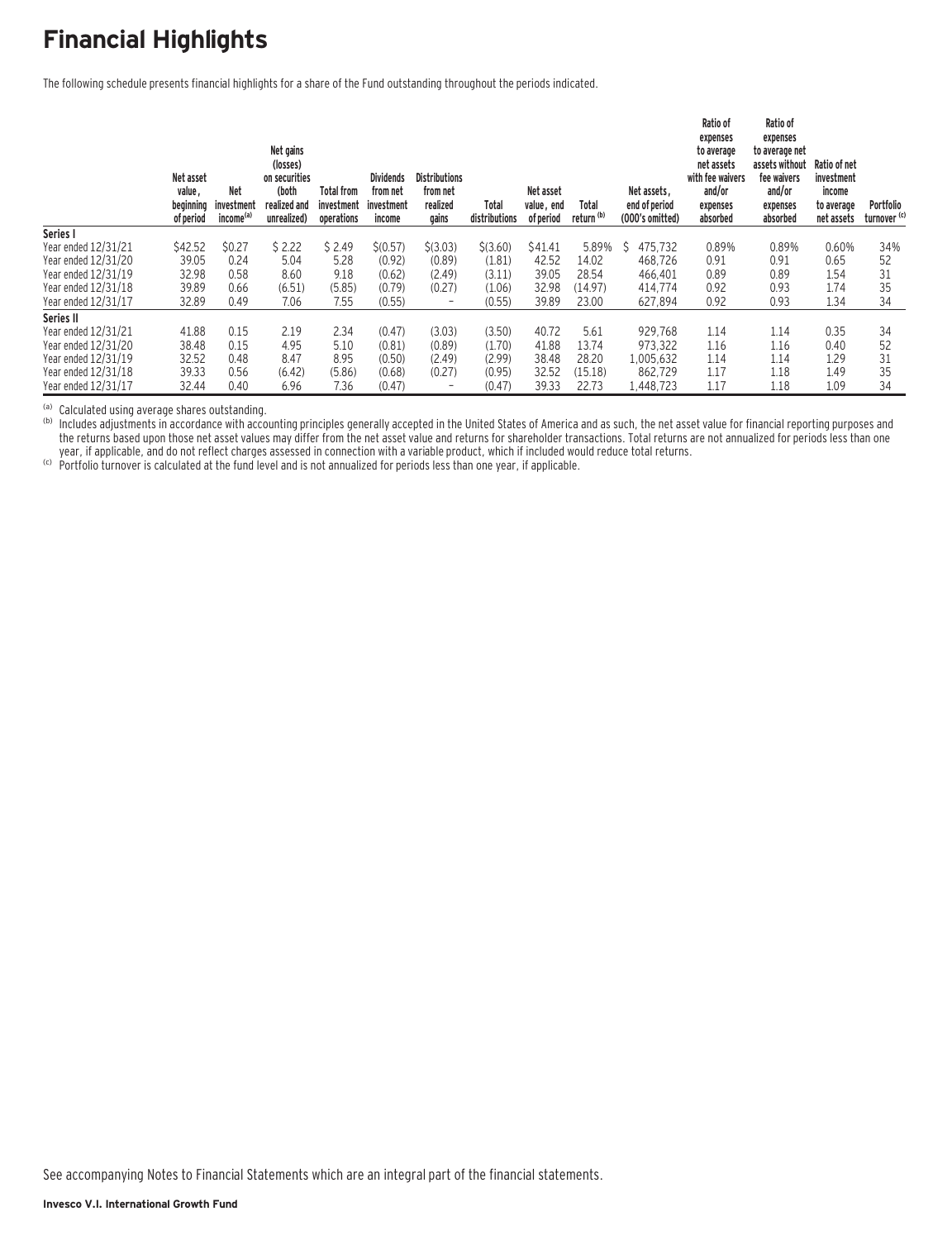### **Notes to Financial Statements**

December 31, 2021

#### **NOTE 1—Significant Accounting Policies**

Invesco V.I. International Growth Fund (the "Fund") is a series portfolio of AIM Variable Insurance Funds (Invesco Variable Insurance Funds) (the "Trust"). The Trust is a Delaware statutory trust registered under the Investment Company Act of 1940, as amended (the "1940 Act"), as an open-end series management investment company. Information presented in these financial statements pertains only to the Fund. Matters affecting the Fund or each class will be voted on exclusively by the shareholders of the Fund or each class. Current Securities and Exchange Commission ("SEC") guidance, however, requires participating insurance companies offering separate accounts to vote shares proportionally in accordance with the instructions of the contract owners whose investments are funded by shares of each Fund or class.

The Fund's investment objective is long-term growth of capital.

The Fund currently offers two classes of shares, Series I and Series II, both of which are offered to insurance company separate accounts funding variable annuity contracts and variable life insurance policies ("variable products").

The Fund is an investment company and accordingly follows the investment company accounting and reporting guidance in accordance with Financial Accounting Standards Board Accounting Standards Codification Topic 946, Financial Services – Investment Companies.

The following is a summary of the significant accounting policies followed by the Fund in the preparation of its financial statements.

A. Security Valuations - Securities, including restricted securities, are valued according to the following policy.

A security listed or traded on an exchange (except convertible securities) is valued at its last sales price or official closing price as of the close of the customary trading session on the exchange where the security is principally traded, or lacking any sales or official closing price on a particular day, the security may be valued at the closing bid price on that day. Securities traded in the over-the-counter market are valued based on prices furnished by independent pricing services or market makers. When such securities are valued by an independent pricing service they may be considered fair valued. Futures contracts are valued at the final settlement price set by an exchange on which they are principally traded. Listed options are valued at the mean between the last bid and asked prices from the exchange on which they are principally traded. Options not listed on an exchange are valued by an independent source at the mean between the last bid and asked prices. For purposes of determining net asset value ("NAV") per share, futures and option contracts generally are valued 15 minutes after the close of the customary trading session of the New York Stock Exchange ("NYSE").

Investments in open-end and closed-end registered investment companies that do not trade on an exchange are valued at the end-of-day net asset value per share. Investments in open-end and closed-end registered investment companies that trade on an exchange are valued at the last sales price or official closing price as of the close of the customary trading session on the exchange where the security is principally traded.

Debt obligations (including convertible securities) and unlisted equities are fair valued using an evaluated quote provided by an independent pricing service. Evaluated quotes provided by the pricing service may be determined without exclusive reliance on quoted prices, and may reflect appropriate factors such as institution-size trading in similar groups of securities, developments related to specific securities, dividend rate (for unlisted equities), yield (for debt obligations), quality, type of issue, coupon rate (for debt obligations), maturity (for debt obligations), individual trading characteristics and other market data. Pricing services generally value debt obligations assuming orderly transactions of institutional round lot size, but a fund may hold or transact in the same securities in smaller, odd lot sizes. Odd lots often trade at lower prices than institutional round lots. Debt obligations are subject to interest rate and credit risks. In addition, all debt obligations involve some risk of default with respect to interest and/or principal payments.

Foreign securities' (including foreign exchange contracts) prices are converted into U.S. dollar amounts using the applicable exchange rates as of the close of the NYSE. If market quotations are available and reliable for foreign exchange-traded equity securities, the securities will be valued at the market quotations. Because trading hours for certain foreign securities end before the close of the NYSE, closing market quotations may become unreliable. If between the time trading ends on a particular security and the close of the customary trading session on the NYSE, events occur that the investment adviser determines are significant and make the closing price unreliable, the Fund may fair value the security. If the event is likely to have affected the closing price of the security, the security will be valued at fair value in good faith using procedures approved by the Board of Trustees. Adjustments to closing prices to reflect fair value may also be based on a screening process of an independent pricing service to indicate the degree of certainty, based on historical data, that the closing price in the principal market where a foreign security trades is not the current value as of the close of the NYSE. Foreign securities' prices meeting the approved degree of certainty that the price is not reflective of current value will be priced at the indication of fair value from the independent pricing service. Multiple factors may be considered by the independent pricing service in determining adjustments to reflect fair value and may include information relating to sector indices, American Depositary Receipts and domestic and foreign index futures. Foreign securities may have additional risks including exchange rate changes, potential for sharply devalued currencies and high inflation, political and economic upheaval, the relative lack of issuer information, relatively low market liquidity and the potential lack of strict financial and accounting controls and standards.

Securities for which market prices are not provided by any of the above methods may be valued based upon quotes furnished by independent sources. The last bid price may be used to value equity securities. The mean between the last bid and asked prices is used to value debt obligations, including corporate loans.

Securities for which market quotations are not readily available or became unreliable are valued at fair value as determined in good faith by or under the supervision of the Trust's officers following procedures approved by the Board of Trustees. Issuer specific events, market trends, bid/asked quotes of brokers and information providers and other market data may be reviewed in the course of making a good faith determination of a security's fair value.

The Fund may invest in securities that are subject to interest rate risk, meaning the risk that the prices will generally fall as interest rates rise and, conversely, the prices will generally rise as interest rates fall. Specific securities differ in their sensitivity to changes in interest rates depending on their individual characteristics. Changes in interest rates may result in increased market volatility, which may affect the value and/or liquidity of certain Fund investments.

Valuations change in response to many factors including the historical and prospective earnings of the issuer, the value of the issuer's assets, general market conditions which are not specifically related to the particular issuer, such as real or perceived adverse economic conditions, changes in the general outlook for revenues or corporate earnings, changes in interest or currency rates, regional or global instability, natural or environmental disasters, widespread disease or other public health issues, war, acts of terrorism or adverse investor sentiment generally and market liquidity. Because of the inherent uncertainties of valuation, the values reflected in the financial statements may materially differ from the value received upon actual sale of those investments.

**B. Securities Transactions and Investment Income** - Securities transactions are accounted for on a trade date basis. Realized gains or losses on sales are computed on the basis of specific identification of the securities sold. Interest income (net of withholding tax, if any) is recorded on an accrual basis from settlement date and includes coupon interest and amortization of premium and accretion of discount on debt securities as applicable. Dividend income (net of withholding tax, if any) is recorded on the ex-dividend date.

The Fund may periodically participate in litigation related to Fund investments. As such, the Fund may receive proceeds from litigation settlements. Any proceeds received are included in the Statement of Operations as realized gain (loss) for investments no longer held and as unrealized gain (loss) for investments still held.

Brokerage commissions and mark ups are considered transaction costs and are recorded as an increase to the cost basis of securities purchased and/or a reduction of proceeds on a sale of securities. Such transaction costs are included in the determination of net realized and unrealized gain (loss) from investment securities reported in the Statement of Operations and the Statement of Changes in Net Assets and the net realized and unrealized gains (losses) on securities per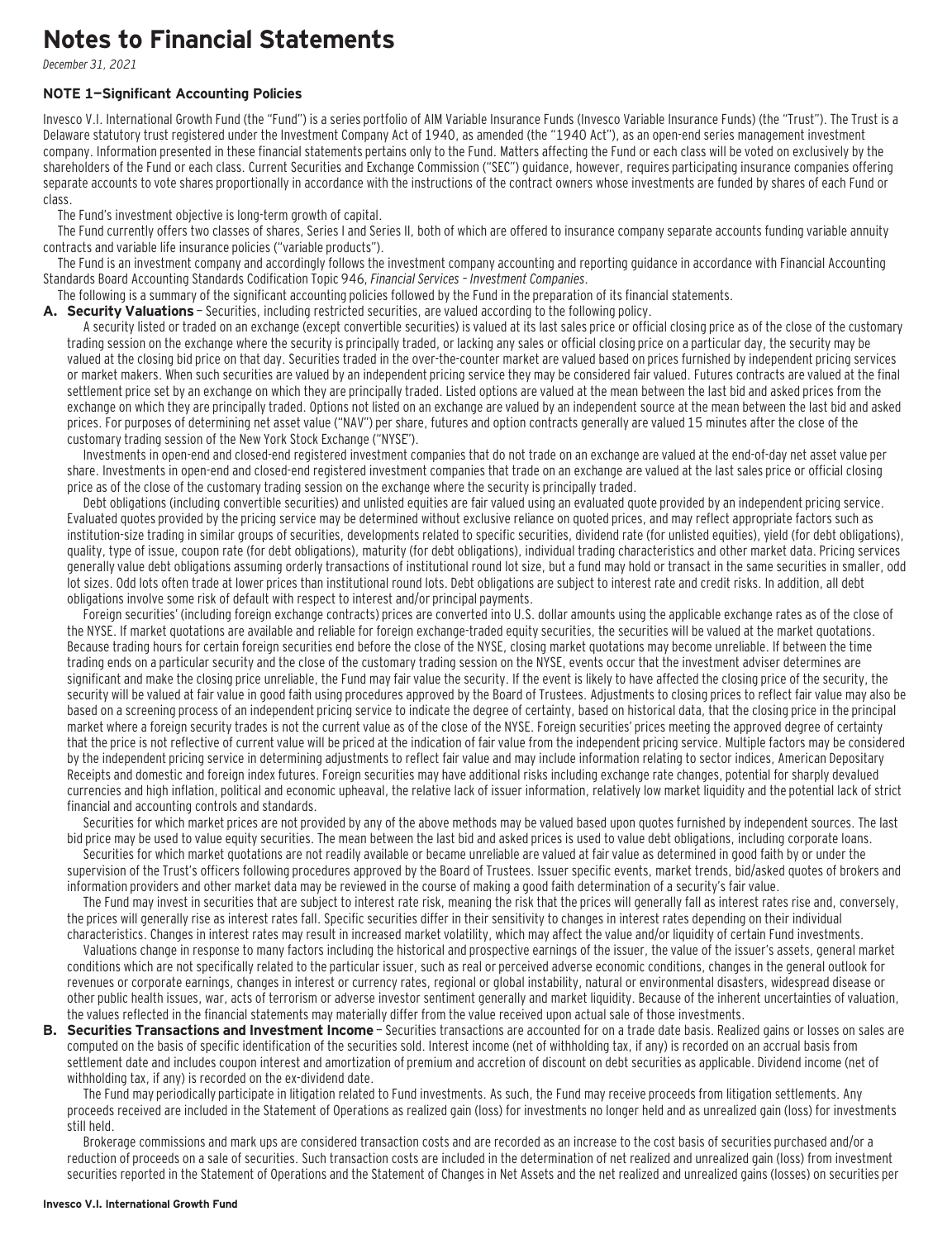share in the Financial Highlights. Transaction costs are included in the calculation of the Fund's net asset value and, accordingly, they reduce the Fund's total returns. These transaction costs are not considered operating expenses and are not reflected in net investment income reported in the Statement of Operations and the Statement of Changes in Net Assets, or the net investment income per share and the ratios of expenses and net investment income reported in the Financial Highlights, nor are they limited by any expense limitation arrangements between the Fund and the investment adviser.

- The Fund allocates income and realized and unrealized capital gains and losses to a class based on the relative net assets of each class. **C. Country Determination** — For the purposes of making investment selection decisions and presentation in the Schedule of Investments, the investment adviser may determine the country in which an issuer is located and/or credit risk exposure based on various factors. These factors include the laws of the country under which the issuer is organized, where the issuer maintains a principal office, the country in which the issuer derives 50% or more of its total revenues and the country that has the primary market for the issuer's securities, as well as other criteria. Among the other criteria that may be evaluated for making this determination are the country in which the issuer maintains 50% or more of its assets, the type of security, financial guarantees and enhancements, the nature of the collateral and the sponsor organization. Country of issuer and/or credit risk exposure has been determined to be the United States of America, unless otherwise noted.
- **D. Distributions**  Distributions from net investment income and net realized capital gain, if any, are generally declared and paid to separate accounts of participating insurance companies annually and recorded on the ex-dividend date.
- **E. Federal Income Taxes** The Fund intends to comply with the requirements of Subchapter M of the Internal Revenue Code of 1986, as amended (the "Internal Revenue Code"), necessary to qualify as a regulated investment company and to distribute substantially all of the Fund's taxable earnings to shareholders. As such, the Fund will not be subject to federal income taxes on otherwise taxable income (including net realized capital gain) that is distributed to shareholders. Therefore, no provision for federal income taxes is recorded in the financial statements.

The Fund recognizes the tax benefits of uncertain tax positions only when the position is more likely than not to be sustained. Management has analyzed the Fund's uncertain tax positions and concluded that no liability for unrecognized tax benefits should be recorded related to uncertain tax positions. Management is not aware of any tax positions for which it is reasonably possible that the total amounts of unrecognized tax benefits will change materially in the next 12 months. The Fund files tax returns in the U.S. Federal jurisdiction and certain other jurisdictions. Generally, the Fund is subject to examinations by such taxing authorities for up to three years after the filing of the return for the tax period.

- **F. Expenses**  Fees provided for under the Rule 12b-1 plan of a particular class of the Fund and which are directly attributable to that class are charged to the operations of such class. All other expenses are allocated among the classes based on relative net assets.
- **G. Accounting Estimates** The preparation of financial statements in conformity with accounting principles generally accepted in the United States of America ("GAAP") requires management to make estimates and assumptions that affect the reported amounts of assets and liabilities at the date of the financial statements and the reported amounts of revenues and expenses during the reporting period including estimates and assumptions related to taxation. Actual results could differ from those estimates by a significant amount. In addition, the Fund monitors for material events or transactions that may occur or become known after the period-end date and before the date the financial statements are released to print.
- **H. Indemnifications**  Under the Trust's organizational documents, each Trustee, officer, employee or other agent of the Trust is indemnified against certain liabilities that may arise out of the performance of their duties to the Fund. Additionally, in the normal course of business, the Fund enters into contracts, including the Fund's servicing agreements, that contain a variety of indemnification clauses. The Fund's maximum exposure under these arrangements is unknown as this would involve future claims that may be made against the Fund that have not yet occurred. The risk of material loss as a result of such indemnification claims is considered remote.
- **I. Securities Lending**  The Fund may lend portfolio securities having a market value up to one-third of the Fund's total assets. Such loans are secured by collateral equal to no less than the market value of the loaned securities determined daily by the securities lending provider. Such collateral will be cash or debt securities issued or guaranteed by the U.S. Government or any of its sponsored agencies. Cash collateral received in connection with these loans is invested in short-term money market instruments or affiliated, unregistered investment companies that comply with Rule 2a-7 under the Investment Company Act and money market funds (collectively, "affiliated money market funds") and is shown as such on the Schedule of Investments. The Fund bears the risk of loss with respect to the investment of collateral. It is the Fund's policy to obtain additional collateral from or return excess collateral to the borrower by the end of the next business day, following the valuation date of the securities loaned. Therefore, the value of the collateral held may be temporarily less than the value of the securities on loan. When loaning securities, the Fund retains certain benefits of owning the securities, including the economic equivalent of dividends or interest generated by the security. Lending securities entails a risk of loss to the Fund if, and to the extent that, the market value of the securities loaned were to increase and the borrower did not increase the collateral accordingly, and the borrower failed to return the securities. The securities loaned are subject to termination at the option of the borrower or the Fund. Upon termination, the borrower will return to the Fund the securities loaned and the Fund will return the collateral. Upon the failure of the borrower to return the securities, collateral may be liquidated and the securities may be purchased on the open market to replace the loaned securities. The Fund could experience delays and costs in gaining access to the collateral and the securities may lose value during the delay which could result in potential losses to the Fund. Some of these losses may be indemnified by the lending agent. The Fund bears the risk of any deficiency in the amount of the collateral available for return to the borrower due to any loss on the collateral invested. Dividends received on cash collateral investments for securities lending transactions, which are net of compensation to counterparties, are included in Dividends from affiliated money market funds on the Statement of Operations. The aggregate value of securities out on loan, if any, is shown as a footnote on the Statement of Assets and Liabilities.

On September 29, 2021, the Board of Trustees appointed Invesco Advisers, Inc. (the "Adviser" or "Invesco") to serve as an affiliated securities lending agent for the Fund. Prior to September 29, 2021, the Bank of New York Mellon ("BNYM") served as the sole securities lending agent for the Fund under the securities lending program. BNYM also continues to serve as a lending agent. To the extent the Fund utilizes the Adviser as an affiliated securities lending agent, the Fund conducts its securities lending in accordance with, and in reliance upon, no-action letters issued by the SEC staff that provide guidance on how an affiliate may act as a direct agent lender and receive compensation for those services in a manner consistent with the federal securities laws. For the year ended December 31, 2021, there were no securities lending transactions with the Adviser.

**J. Foreign Currency Translations** — Foreign currency is valued at the close of the NYSE based on quotations posted by banks and major currency dealers. Portfolio securities and other assets and liabilities denominated in foreign currencies are translated into U.S. dollar amounts at the date of valuation. Purchases and sales of portfolio securities (net of foreign taxes withheld on disposition) and income items denominated in foreign currencies are translated into U.S. dollar amounts on the respective dates of such transactions. The Fund does not separately account for the portion of the results of operations resulting from changes in foreign exchange rates on investments and the fluctuations arising from changes in market prices of securities held. The combined results of changes in foreign exchange rates and the fluctuation of market prices on investments (net of estimated foreign tax withholding) are included with the net realized and unrealized gain or loss from investments in the Statement of Operations. Reported net realized foreign currency gains or losses arise from (1) sales of foreign currencies, (2) currency gains or losses realized between the trade and settlement dates on securities transactions, and (3) the difference between the amounts of dividends, interest, and foreign withholding taxes recorded on the Fund's books and the U.S. dollar equivalent of the amounts actually received or paid. Net unrealized foreign currency gains and losses arise from changes in the fair values of assets and liabilities, other than investments in securities at fiscal period end, resulting from changes in exchange rates.

The Fund may invest in foreign securities, which may be subject to foreign taxes on income, gains on investments or currency repatriation, a portion of which may be recoverable. Foreign taxes, if any, are recorded based on the tax regulations and rates that exist in the foreign markets in which the Fund invests and are shown in the Statement of Operations.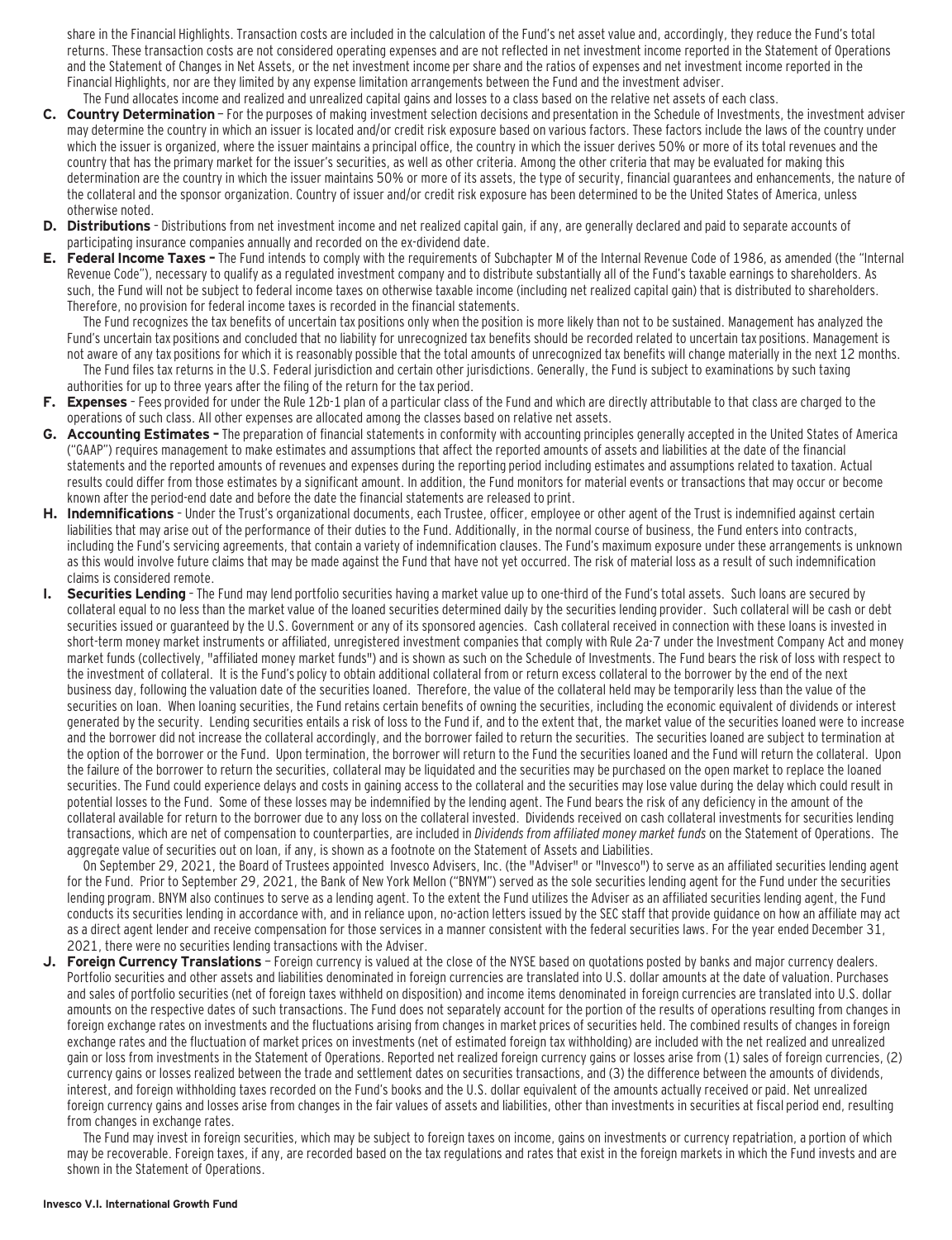**K. Forward Foreign Currency Contracts** — The Fund may engage in foreign currency transactions either on a spot (i.e. for prompt delivery and settlement) basis, or through forward foreign currency contracts, to manage or minimize currency or exchange rate risk.

The Fund may also enter into forward foreign currency contracts for the purchase or sale of a security denominated in a foreign currency in order to "lock in" the U.S. dollar price of that security, or the Fund may also enter into forward foreign currency contracts that do not provide for physical settlement of the two currencies, but instead are settled by a single cash payment calculated as the difference between the agreed upon exchange rate and the spot rate at settlement based upon an agreed upon notional amount (non-deliverable forwards). The Fund will set aside liquid assets in an amount equal to the daily mark-to-market obligation for forward foreign currency contracts.

A forward foreign currency contract is an obligation between two parties ("Counterparties") to purchase or sell a specific currency for an agreed-upon price at a future date. The use of forward foreign currency contracts does not eliminate fluctuations in the price of the underlying securities the Fund owns or intends to acquire but establishes a rate of exchange in advance. Fluctuations in the value of these contracts are measured by the difference in the contract date and reporting date exchange rates and are recorded as unrealized appreciation (depreciation) until the contracts are closed. When the contracts are closed, realized gains (losses) are recorded. Realized and unrealized gains (losses) on the contracts are included in the Statement of Operations. The primary risks associated with forward foreign currency contracts include failure of the Counterparty to meet the terms of the contract and the value of the foreign currency changing unfavorably. These risks may be in excess of the amounts reflected in the Statement of Assets and Liabilities.

- **L. Other Risks**  Emerging markets (also referred to as developing markets) are generally subject to greater market volatility, political, social and economic instability, uncertainty regarding the existence of trading markets and more governmental limitations on foreign investment than more developed markets. In addition, companies operating in emerging markets may be subject to lower trading volume and greater price fluctuations than companies in more developed markets. Securities law in many emerging market countries is relatively new and unsettled. Therefore, laws regarding foreign investment in emerging market securities, securities regulation, title to securities, and shareholder rights may change quickly and unpredictably. In addition, the enforcement of systems of taxation at federal, regional and local levels in emerging market countries may be inconsistent, and subject to sudden change. Other risks of investing in emerging markets securities may include additional transaction costs, delays in settlement procedures, and lack of timely information.
- **M. COVID-19 Risk**  The COVID-19 strain of coronavirus has resulted in instances of market closures and dislocations, extreme volatility, liquidity constraints and increased trading costs. Efforts to contain its spread have resulted in travel restrictions, disruptions of healthcare systems, business operations and supply chains, layoffs, lower consumer demand, and defaults, among other significant economic impacts that have disrupted global economic activity across many industries. Such economic impacts may exacerbate other pre-existing political, social and economic risks locally or globally.

The ongoing effects of COVID-19 are unpredictable and may result in significant and prolonged effects on the Fund's performance.

#### **NOTE 2—Advisory Fees and Other Fees Paid to Affiliates**

The Trust has entered into a master investment advisory agreement with the Adviser. Under the terms of the investment advisory agreement, the Fund accrues daily and pays monthly an advisory fee to the Adviser based on the annual rate of the Fund's average daily net assets as follows:

| Average Daily Net Assets | Rate   |
|--------------------------|--------|
| First \$250 million      | 0.750% |
| Over \$250 million       | 0.700% |

For the year ended December 31, 2021, the effective advisory fee rate incurred by the Fund was 0.71%.

Under the terms of a master sub-advisory agreement between the Adviser and each of Invesco Asset Management Deutschland GmbH, Invesco Asset Management Limited, Invesco Asset Management (Japan) Limited, Invesco Hong Kong Limited, Invesco Senior Secured Management, Inc. and Invesco Canada Ltd. and separate sub-advisory agreements with Invesco Capital Management LLC and Invesco Asset Management (India) Private Limited (collectively, the "Affiliated Sub-Advisers") the Adviser, not the Fund, will pay 40% of the fees paid to the Adviser to any such Affiliated Sub-Adviser(s) that provide(s) discretionary investment management services to the Fund based on the percentage of assets allocated to such Affiliated Sub-Adviser(s).

The Adviser has contractually agreed, through at least June 30, 2022, to waive advisory fees and/or reimburse expenses of all shares to the extent necessary to limit total annual fund operating expenses after fee waiver and/or expense reimbursement (excluding certain items discussed below) of Series I shares to 2.25% and Series II shares to 2.50% of the Fund's average daily net assets (the "expense limits"). In determining the Adviser's obligation to waive advisory fees and/or reimburse expenses, the following expenses are not taken into account, and could cause the total annual fund operating expenses after fee waiver and/or expense reimbursement to exceed the numbers reflected above: (1) interest; (2) taxes; (3) dividend expense on short sales; (4) extraordinary or non-routine items, including litigation expenses; and (5) expenses that the Fund has incurred but did not actually pay because of an expense offset arrangement. Unless Invesco continues the fee waiver agreement, it will terminate on June 30, 2022. During its term, the fee waiver agreement cannot be terminated or amended to increase the expense limits or reduce the advisory fee waiver without approval of the Board of Trustees. The Adviser did not waive fees and/or reimburse expenses during the period under these expense limits.

Further, the Adviser has contractually agreed, through at least June 30, 2023, to waive the advisory fee payable by the Fund in an amount equal to 100% of the net advisory fees the Adviser receives from the affiliated money market funds on investments by the Fund of uninvested cash (excluding investments of cash collateral from securities lending) in such affiliated money market funds.

For the year ended December 31, 2021, the Adviser waived advisory fees of \$12,024.

The Trust has entered into a master administrative services agreement with Invesco pursuant to which the Fund has agreed to pay Invesco a fee for costs incurred in providing accounting services and fund administrative services to the Fund and to reimburse Invesco for fees paid to insurance companies that have agreed to provide certain administrative services to the Fund. These administrative services provided by the insurance companies may include, among other things: maintenance of master accounts with the Fund; tracking, recording and transmitting net purchase and redemption orders for Fund shares; maintaining and preserving records related to the purchase, redemption and other account activity of variable product owners; distributing copies of Fund documents such as prospectuses, proxy materials and periodic reports, to variable product owners, and responding to inquiries from variable product owners about the Fund. Pursuant to such agreement, for the year ended December 31, 2021, Invesco was paid \$206,086 for accounting and fund administrative services and was reimbursed \$2,157,610 for fees paid to insurance companies. Invesco has entered into a sub-administration agreement whereby State Street Bank and Trust Company ("SSB") serves as fund accountant and provides certain administrative services to the Fund. Pursuant to a custody agreement with the Trust on behalf of the Fund, SSB also serves as the Fund's custodian.

The Trust has entered into a transfer agency and service agreement with Invesco Investment Services, Inc. ("IIS") pursuant to which the Fund has agreed to pay IIS a fee for providing transfer agency and shareholder services to the Fund and reimburse IIS for certain expenses incurred by IIS in the course of providing such services. For the year ended December 31, 2021, expenses incurred under the agreement are shown in the Statement of Operations as Transfer agent fees.

The Trust has entered into a master distribution agreement with Invesco Distributors, Inc. ("IDI") to serve as the distributor for the Fund. The Trust has adopted a plan pursuant to Rule 12b-1 under the 1940 Act with respect to the Fund's Series II shares (the "Plan"). The Fund, pursuant to the Plan, pays IDI compensation at the annual rate of 0.25% of the Fund's average daily net assets of Series II shares. The fees are accrued daily and paid monthly. Of the Plan payments, up to 0.25% of the average daily net assets of the Series II shares may be paid to insurance companies who furnish continuing personal shareholder services to customers who purchase and own Series II shares of the Fund. For the year ended December 31, 2021, expenses incurred under the Plan are detailed in the Statement of Operations as Distribution fees.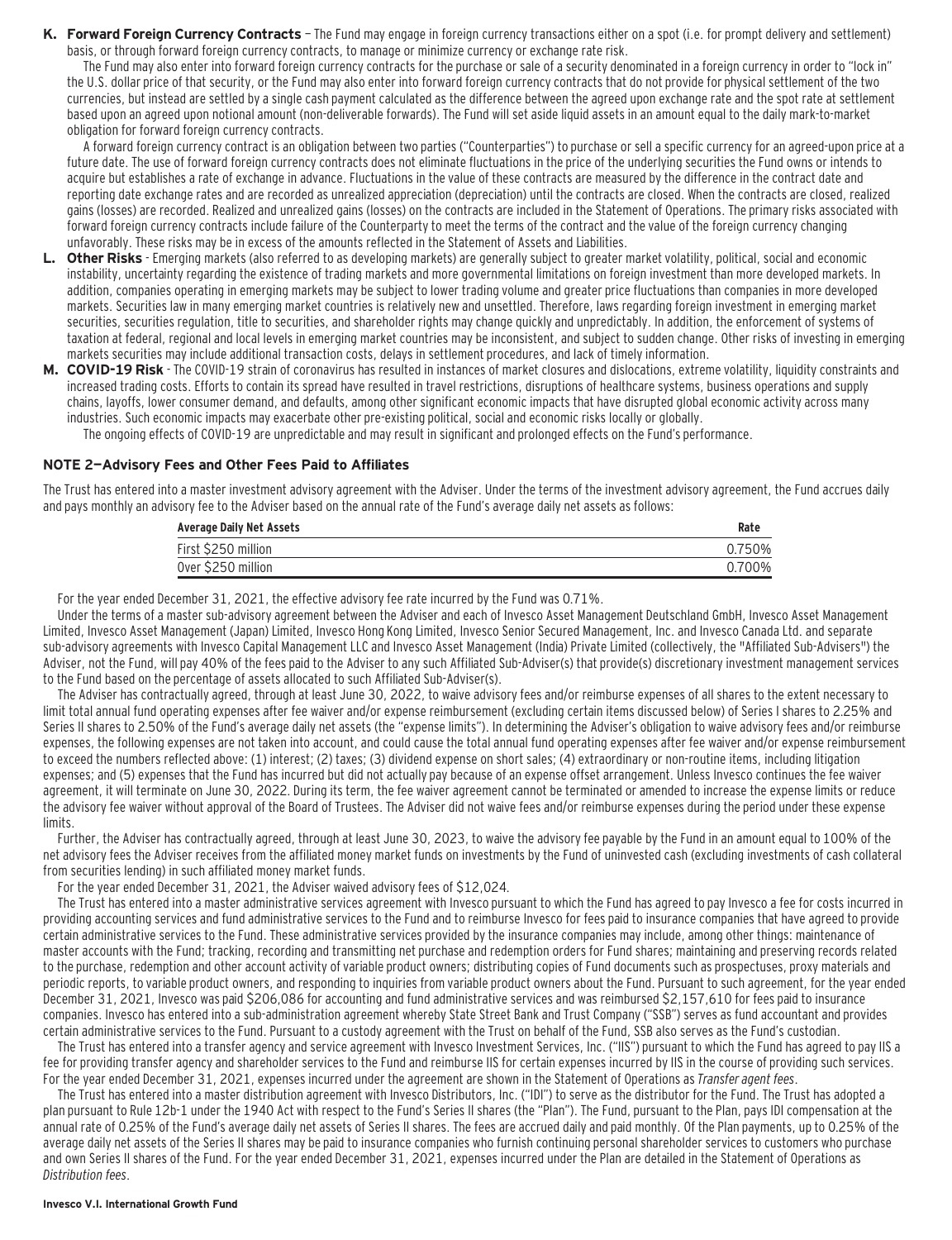For the year ended December 31, 2021, the Fund incurred \$133 in brokerage commissions with Invesco Capital Markets, Inc., an affiliate of the Adviser and IDI, for portfolio transactions executed on behalf of the Fund.

Certain officers and trustees of the Trust are officers and directors of the Adviser, IIS and/or IDI.

#### **NOTE 3—Additional Valuation Information**

GAAP defines fair value as the price that would be received to sell an asset or paid to transfer a liability in an orderly transaction between market participants at the measurement date, under current market conditions. GAAP establishes a hierarchy that prioritizes the inputs to valuation methods, giving the highest priority to readily available unadjusted quoted prices in an active market for identical assets (Level 1) and the lowest priority to significant unobservable inputs (Level 3), generally when market prices are not readily available or are unreliable. Based on the valuation inputs, the securities or other investments are tiered into one of three levels. Changes in valuation methods may result in transfers in or out of an investment's assigned level:

- Level 1 Prices are determined using quoted prices in an active market for identical assets.
- Level 2 Prices are determined using other significant observable inputs. Observable inputs are inputs that other market participants may use in pricing a security. These may include quoted prices for similar securities, interest rates, prepayment speeds, credit risk, yield curves, loss severities, default rates, discount rates, volatilities and others.
- Level 3 Prices are determined using significant unobservable inputs. In situations where quoted prices or observable inputs are unavailable (for example, when there is little or no market activity for an investment at the end of the period), unobservable inputs may be used. Unobservable inputs reflect the Fund's own assumptions about the factors market participants would use in determining fair value of the securities or instruments and would be based on the best available information.

The following is a summary of the tiered valuation input levels, as of December 31, 2021. The level assigned to the securities valuations may not be an indication of the risk or liquidity associated with investing in those securities. Because of the inherent uncertainties of valuation, the values reflected in the financial statements may materially differ from the value received upon actual sale of those investments.

|                                  | Level 1                        | Level <sub>2</sub> | Level <sub>3</sub>       | <b>Total</b>    |
|----------------------------------|--------------------------------|--------------------|--------------------------|-----------------|
| <b>Investments in Securities</b> |                                |                    |                          |                 |
| Australia                        | \$<br>$\overline{\phantom{0}}$ | \$<br>9,294,128    | \$-                      | \$<br>9,294,128 |
| Brazil                           |                                | 14,964,813         | $\overline{\phantom{0}}$ | 14,964,813      |
| Canada                           | 86,750,052                     |                    | $\overline{\phantom{m}}$ | 86,750,052      |
| China                            | 39,739,790                     | 68,588,308         | $\overline{\phantom{m}}$ | 108,328,098     |
| Denmark                          | $\overline{\phantom{0}}$       | 35,846,268         | $\overline{\phantom{0}}$ | 35,846,268      |
| France                           | $\overline{\phantom{0}}$       | 109,123,647        | $\overline{\phantom{0}}$ | 109,123,647     |
| Germany                          | -                              | 22,711,689         | $\overline{\phantom{m}}$ | 22,711,689      |
| Hong Kong                        |                                | 26,776,251         | $\overline{\phantom{m}}$ | 26,776,251      |
| India                            | 32,316,039                     |                    | -                        | 32,316,039      |
| Ireland                          | 22,224,072                     | 50,650,424         | $\overline{\phantom{0}}$ | 72,874,496      |
| Italy                            |                                | 32,213,352         | $\overline{\phantom{m}}$ | 32,213,352      |
| Japan                            | -                              | 203,910,227        | $\overline{\phantom{m}}$ | 203,910,227     |
| Macau                            |                                | 12,933,627         | $\overline{\phantom{0}}$ | 12,933,627      |
| Mexico                           | 21,978,997                     |                    | $\overline{\phantom{0}}$ | 21,978,997      |
| Netherlands                      |                                | 83,377,024         | $\overline{\phantom{m}}$ | 83,377,024      |
| Singapore                        | -                              | 22,011,940         | $\overline{\phantom{m}}$ | 22,011,940      |
| South Korea                      |                                | 54,978,748         | -                        | 54,978,748      |
| Spain                            | $\overline{\phantom{0}}$       | 15,137,528         | $\overline{\phantom{0}}$ | 15,137,528      |
| Sweden                           | $\overline{\phantom{0}}$       | 76,934,238         | $\overline{\phantom{m}}$ | 76,934,238      |
| Switzerland                      | -                              | 83,118,175         | $\overline{\phantom{a}}$ | 83,118,175      |
| Taiwan                           | 37,631,284                     |                    | -                        | 37,631,284      |
| United Kingdom                   | 32,992,954                     | 68,044,545         | $\overline{\phantom{0}}$ | 101,037,499     |
| <b>United States</b>             | 92,832,706                     | 13,765,716         | $\overline{\phantom{0}}$ | 106,598,422     |
| Money Market Funds               | 31,362,055                     |                    | $\overline{\phantom{m}}$ | 31,362,055      |
| <b>Total Investments</b>         | \$397,827,949                  | \$1,004,380,648    | \$-                      | \$1,402,208,597 |

#### **NOTE 4—Trustees' and Officers' Fees and Benefits**

Trustees' and Officers' Fees and Benefits include amounts accrued by the Fund to pay remuneration to certain Trustees and Officers of the Fund. Trustees have the option to defer compensation payable by the Fund, and Trustees' and Officers' Fees and Benefits also include amounts accrued by the Fund to fund such deferred compensation amounts. Those Trustees who defer compensation have the option to select various Invesco Funds in which their deferral accounts shall be deemed to be invested. Finally, certain current Trustees were eligible to participate in a retirement plan that provided for benefits to be paid upon retirement to Trustees over a period of time based on the number of years of service. The Fund may have certain former Trustees who also participate in a retirement plan and receive benefits under such plan. Trustees' and Officers' Fees and Benefits include amounts accrued by the Fund to fund such retirement benefits. Obligations under the deferred compensation and retirement plans represent unsecured claims against the general assets of the Fund.

#### **NOTE 5—Cash Balances**

The Fund is permitted to temporarily carry a negative or overdrawn balance in its account with SSB, the custodian bank. Such balances, if any at period-end, are shown in the Statement of Assets and Liabilities under the payable caption Amount due custodian. To compensate the custodian bank for such overdrafts, the overdrawn Fund may either (1) leave funds as a compensating balance in the account so the custodian bank can be compensated by earning the additional interest; or (2) compensate by paying the custodian bank at a rate agreed upon by the custodian bank and Invesco, not to exceed the contractually agreed upon rate. The Fund may not purchase additional securities when any borrowings from banks or broker-dealers exceed 5% of the Fund's total assets, or when any borrowings from an Invesco Fund are outstanding.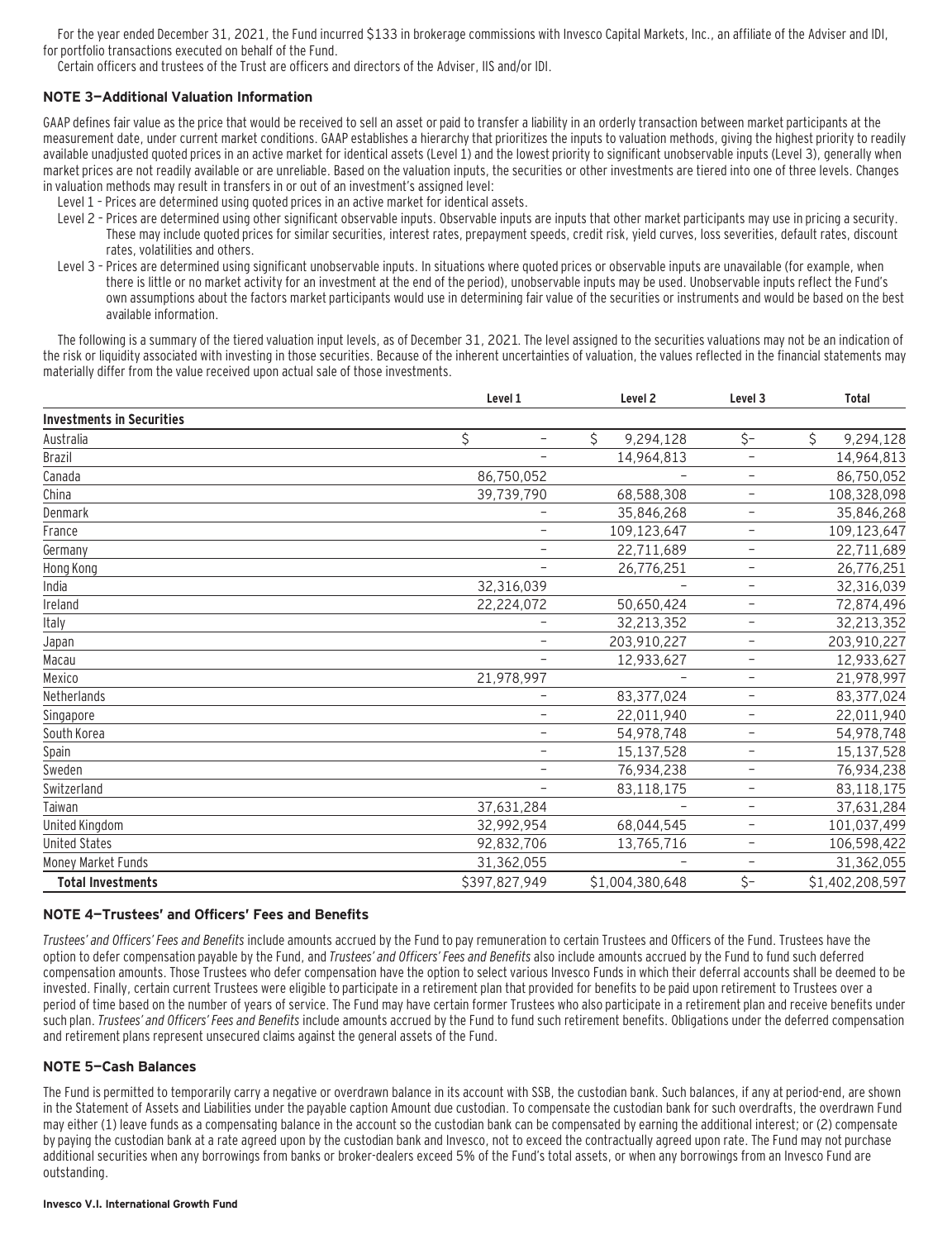#### **NOTE 6—Distributions to Shareholders and Tax Components of Net Assets**

#### **Tax Character of Distributions to Shareholders Paid During the Fiscal Years Ended December 31, 2021 and 2020:**

|                        | 2021              | 2020         |
|------------------------|-------------------|--------------|
| Ordinary income*       | \$16.066.824      | \$30.977.650 |
| Long-term capital gain | 96.465.394        | 27,317,851   |
| Total distributions    | \$112.532.<br>218 | \$58,295,501 |

Includes short-term capital gain distributions, if any.

#### **Tax Components of Net Assets at Period-End:**

|                                                  | 2021            |
|--------------------------------------------------|-----------------|
| Undistributed ordinary income                    | 17,377,121      |
| Undistributed long-term capital gain             | 125.033.313     |
| Net unrealized appreciation - investments        | 441,184,507     |
| Net unrealized appreciation - foreign currencies | 18,617          |
| Temporary book/tax differences                   | (152, 997)      |
| Shares of beneficial interest                    | 822,039,778     |
| Total net assets                                 | \$1,405,500,339 |

The difference between book-basis and tax-basis unrealized appreciation (depreciation) is due to differences in the timing of recognition of gains and losses on investments for tax and book purposes. The Fund's net unrealized appreciation (depreciation) difference is attributable primarily to wash sales and passive foreign investment companies.

The temporary book/tax differences are a result of timing differences between book and tax recognition of income and/or expenses. The Fund's temporary book/tax differences are the result of the trustee deferral of compensation and retirement plan benefits.

Capital loss carryforward is calculated and reported as of a specific date. Results of transactions and other activity after that date may affect the amount of capital loss carryforward actually available for the Fund to utilize. The ability to utilize capital loss carryforward in the future may be limited under the Internal Revenue Code and related regulations based on the results of future transactions.

The Fund does not have a capital loss carryforward as of December 31, 2021.

#### **NOTE 7—Investment Transactions**

The aggregate amount of investment securities (other than short-term securities, U.S. Government obligations and money market funds, if any) purchased and sold by the Fund during the year ended December 31, 2021 was \$473,717,957 and \$584,922,589, respectively. Cost of investments, including any derivatives, on a tax basis includes the adjustments for financial reporting purposes as of the most recently completed federal income tax reporting period-end.

#### **Unrealized Appreciation (Depreciation) of Investments on a Tax Basis**

| Aggregate unrealized appreciation of investments   | .445<br>\$454          |
|----------------------------------------------------|------------------------|
| Aggregate unrealized (depreciation) of investments | (12, 816, 938)         |
| Net unrealized appreciation of investments         | S441.<br>1 X 4<br>، 50 |

Cost of investments for tax purposes is \$961,024,090.

#### **NOTE 8—Reclassification of Permanent Differences**

Primarily as a result of differing book/tax treatment of passive foreign investment companies, on December 31, 2021, undistributed net investment income was increased by \$10,713,499 and undistributed net realized gain was decreased by \$10,713,499. This reclassification had no effect on the net assets or the distributable earnings of the Fund.

#### **NOTE 9—Share Information**

| <b>Summary of Share Activity</b>     |            |               |                                 |  |  |  |  |
|--------------------------------------|------------|---------------|---------------------------------|--|--|--|--|
| Year ended<br>December 31, $2021(a)$ |            |               | Year ended<br>December 31, 2020 |  |  |  |  |
| <b>Shares</b>                        | Amount     | <b>Shares</b> | Amount                          |  |  |  |  |
|                                      |            |               |                                 |  |  |  |  |
| 1,292,791                            | 56,540,675 | 1,482,979     | 52,751,557                      |  |  |  |  |
| 2,005,720                            | 84,986,713 | 2,437,340     | 85,719,081                      |  |  |  |  |
|                                      |            |               |                                 |  |  |  |  |
| 924.107                              | 38,110,163 | 511.763       | 19,559,591                      |  |  |  |  |
| 1,833,959                            | 74,422,055 | 1,025,024     | 38,602,388                      |  |  |  |  |
|                                      |            |               |                                 |  |  |  |  |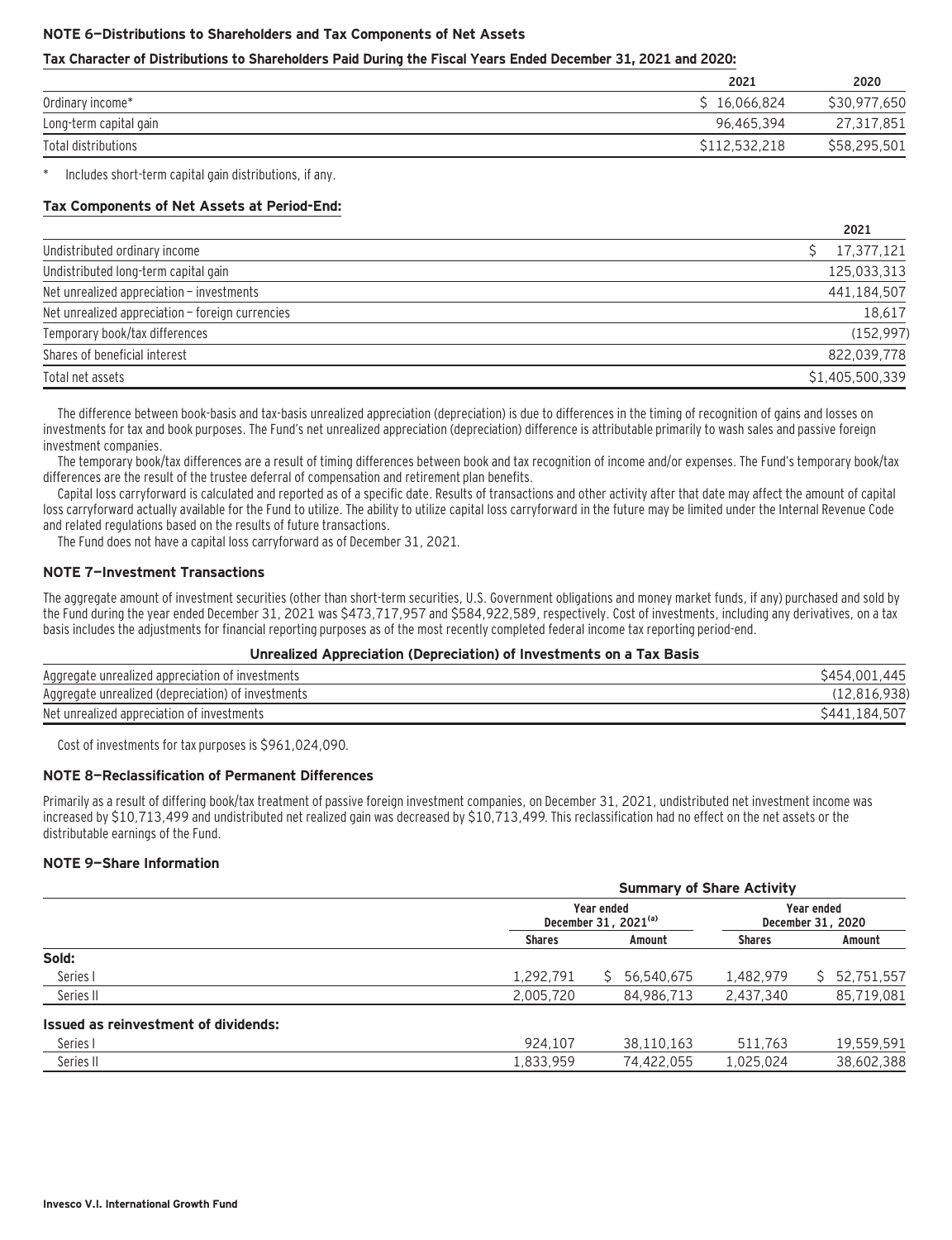|                                           |               | <b>Summary of Share Activity</b>     |               |                                 |  |  |  |  |
|-------------------------------------------|---------------|--------------------------------------|---------------|---------------------------------|--|--|--|--|
|                                           |               | Year ended<br>December 31, $2021(a)$ |               | Year ended<br>December 31, 2020 |  |  |  |  |
|                                           | <b>Shares</b> | Amount                               | <b>Shares</b> | Amount                          |  |  |  |  |
| <b>Reacquired:</b>                        |               |                                      |               |                                 |  |  |  |  |
| Series I                                  | (1.751.157)   | S (76.905.393)                       | (2,913,014)   | \$(106, 793, 748)               |  |  |  |  |
| Series II                                 | (4,249,072)   | (180, 443, 835)                      | (6, 351, 741) | (227, 830, 324)                 |  |  |  |  |
| Net increase (decrease) in share activity | 56.348        | (3.289.622)                          | (3,807,649)   | \$(137,991,455)                 |  |  |  |  |

(a) There are entities that are record owners of more than 5% of the outstanding shares of the Fund and in the aggregate own 52% of the outstanding shares of the Fund. The Fund and the Fund's principal underwriter or adviser, are parties to participation agreements with these entities whereby these entities sell units of interest in separate accounts funding variable products that are invested in the Fund. The Fund, Invesco and/or Invesco affiliates may make payments to these entities, which are considered to be related to the Fund, for providing services to the Fund, Invesco and/or Invesco affiliates including but not limited to services such as, securities brokerage, third party record keeping and account servicing and administrative services. The Fund has no knowledge as to whether all or any portion of the shares owned of record by these entities are also owned beneficially.

### **NOTE 10—Significant Event**

Effective on or about April 29, 2022, the name of the Fund and all references thereto will change from Invesco V.I. International Growth Fund to Invesco V.I. EQV International Equity Fund.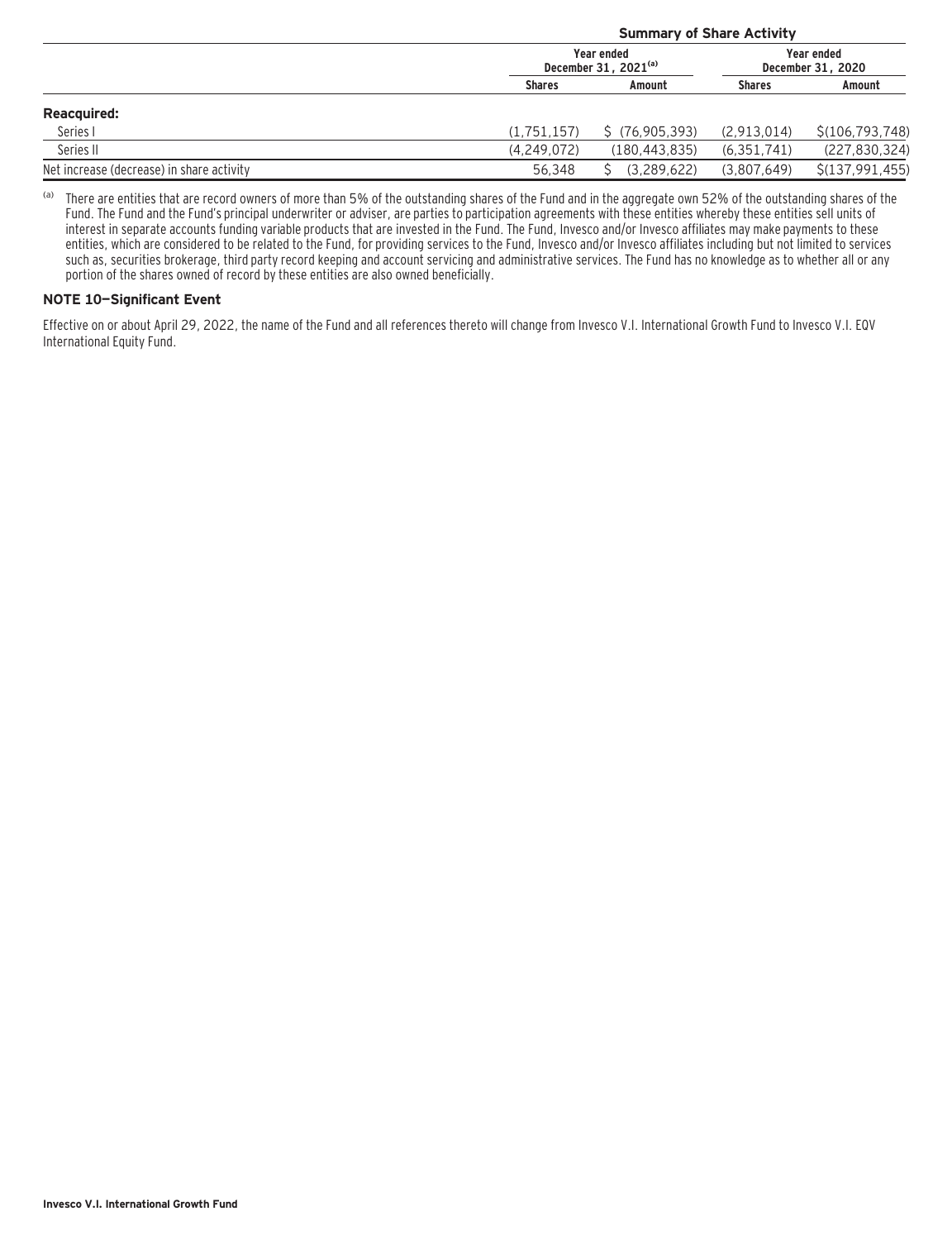### **Report of Independent Registered Public Accounting Firm**

To the Board of Trustees of AIM Variable Insurance Funds (Invesco Variable Insurance Funds) and Shareholders of Invesco V.I. International Growth Fund

#### **Opinion on the Financial Statements**

We have audited the accompanying statement of assets and liabilities, including the schedule of investments, of Invesco V.I. International Growth Fund (one of the funds constituting AIM Variable Insurance Funds (Invesco Variable Insurance Funds), referred to hereafter as the "Fund") as of December 31, 2021, the related statement of operations for the year ended December 31, 2021, the statement of changes in net assets for each of the two years in the period ended December 31, 2021, including the related notes, and the financial highlights for each of the five years in the period ended December 31, 2021 (collectively referred to as the "financial statements"). In our opinion, the financial statements present fairly, in all material respects, the financial position of the Fund as of December 31, 2021, the results of its operations for the year then ended, the changes in its net assets for each of the two years in the period ended December 31, 2021 and the financial highlights for each of the five years in the period ended December 31, 2021 in conformity with accounting principles generally accepted in the United States of America.

#### **Basis for Opinion**

These financial statements are the responsibility of the Fund's management. Our responsibility is to express an opinion on the Fund's financial statements based on our audits. We are a public accounting firm registered with the Public Company Accounting Oversight Board (United States) (PCAOB) and are required to be independent with respect to the Fund in accordance with the U.S. federal securities laws and the applicable rules and regulations of the Securities and Exchange Commission and the PCAOB.

We conducted our audits of these financial statements in accordance with the standards of the PCAOB. Those standards require that we plan and perform the audit to obtain reasonable assurance about whether the financial statements are free of material misstatement, whether due to error or fraud.

 Our audits included performing procedures to assess the risks of material misstatement of the financial statements, whether due to error or fraud, and performing procedures that respond to those risks. Such procedures included examining, on a test basis, evidence regarding the amounts and disclosures in the financial statements. Our audits also included evaluating the accounting principles used and significant estimates made by management, as well as evaluating the overall presentation of the financial statements. Our procedures included confirmation of securities owned as of December 31, 2021 by correspondence with the custodian, transfer agent and broker. We believe that our audits provide a reasonable basis for our opinion.

/s/PricewaterhouseCoopers LLP

Houston, Texas February 14, 2022

 We have served as the auditor of one or more of the investment companies in the Invesco group of investment companies since at least 1995. We have not been able to determine the specific year we began serving as auditor.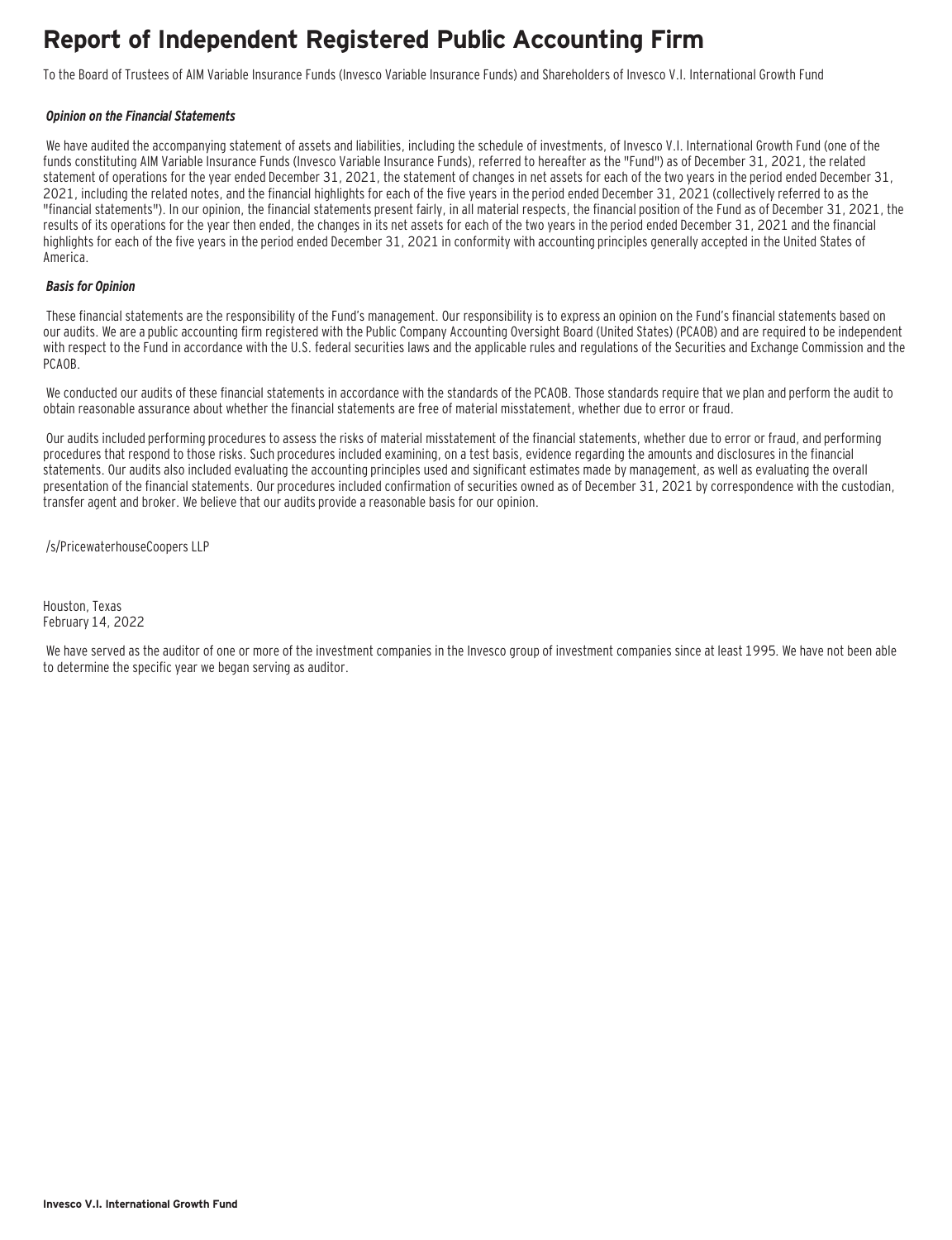### **Calculating your ongoing Fund expenses**

### **Example**

As a shareholder of the Fund, you incur ongoing costs, including management fees; distribution and/or service fees (12b-1); and other Fund expenses. This example is intended to help you understand your ongoing costs (in dollars) of investing in the Fund and to compare these costs with ongoing costs of investing in other mutual funds. The example is based on an investment of \$1,000 invested at the beginning of the period and held for the entire period July 1, 2021 through December 31, 2021.

The actual and hypothetical expenses in the examples below do not represent the effect of any fees or other expenses assessed in connection with a variable product; if they did, the expenses shown would be higher while the ending account values shown would be lower.

#### **Actual expenses**

The table below provides information about actual account values and actual expenses. You may use the information in this table, together with the amount you invested, to estimate the expenses that you paid over the period. Simply divide your account value by \$1,000 (for example, an \$8,600 account value divided by \$1,000 = 8.6), then multiply the result by the number in the table under the heading entitled "Actual Expenses Paid During Period" to estimate the expenses you paid on your account during this period.

#### **Hypothetical example for comparison purposes**

The table below also provides information about hypothetical account values and hypothetical expenses based on the Fund's actual expense ratio and an assumed rate of return of 5% per year before expenses, which is not the Fund's actual return.

The hypothetical account values and expenses may not be used to estimate the actual ending account balance or expenses you paid for the period. You may use this information to compare the ongoing costs of investing in the Fund and other funds. To do so, compare this 5% hypothetical example with the 5% hypothetical examples that appear in the shareholder reports of the other funds.

Please note that the expenses shown in the table are meant to highlight your ongoing costs. Therefore, the hypothetical information is useful in comparing ongoing costs, and will not help you determine the relative total costs of owning different funds.

|           |                                                        |                                                         | <b>ACTUAL</b>                                                | <b>HYPOTHETICAL</b><br>(5% annual return before<br>expenses) |                                                              |                                              |
|-----------|--------------------------------------------------------|---------------------------------------------------------|--------------------------------------------------------------|--------------------------------------------------------------|--------------------------------------------------------------|----------------------------------------------|
|           | <b>Beginning</b><br><b>Account Value</b><br>(07/01/21) | <b>Endina</b><br><b>Account Value</b><br>$(12/31/21)^1$ | <b>Expenses</b><br><b>Paid During</b><br>Period <sup>2</sup> | <b>Endina</b><br><b>Account Value</b><br>(12/31/21)          | <b>Expenses</b><br><b>Paid During</b><br>Period <sup>2</sup> | <b>Annualized</b><br><b>Expense</b><br>Ratio |
| Series I  | \$1,000.00                                             | \$995.40                                                | \$4.48                                                       | \$1,020.72                                                   | \$4.53                                                       | 0.89%                                        |
| Series II | 1,000.00                                               | 993.90                                                  | 5.73                                                         | 1.019.46                                                     | 5.80                                                         | 1.14                                         |

<sup>1</sup> The actual ending account value is based on the actual total return of the Fund for the period July 1, 2021 through December 31, 2021, after actual expenses and will differ from the hupothetical ending account value w

Expenses are equal to the Fund's annualized expense ratio as indicated above multiplied by the average account value over the period, multiplied by 184/365 to reflect the most recent fiscal half year.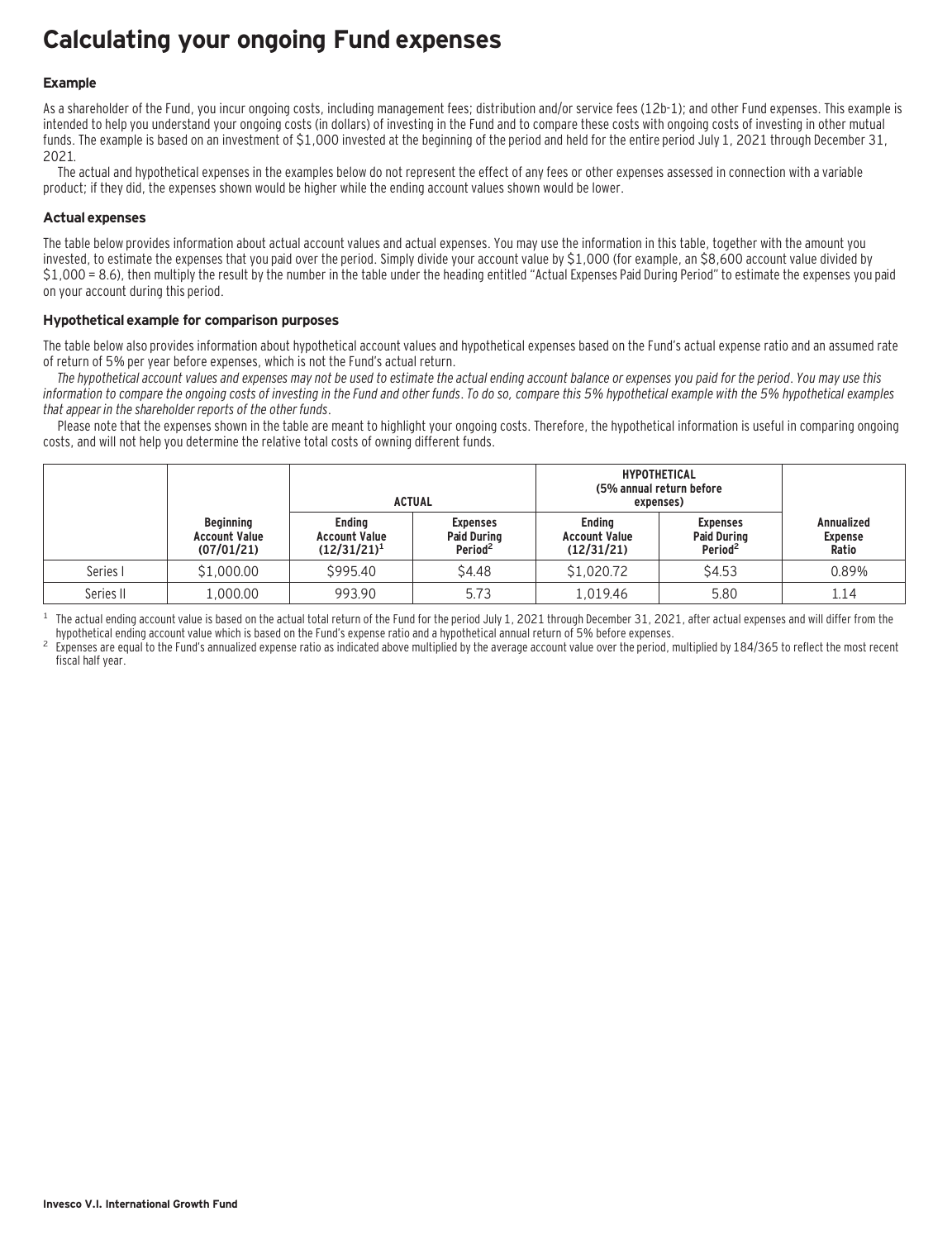# **Tax Information**

Form 1099-DIV, Form 1042-S and other year–end tax information provide shareholders with actual calendar year amounts that should be included in their tax returns. Shareholders should consult their tax advisers.

The following distribution information is being provided as required by the Internal Revenue Code or to meet a specific state's requirement.

The Fund designates the following amounts or, if subsequently determined to be different, the maximum amount allowable for its fiscal year ended December 31,

### 2021:

### **Federal and State Income Tax**

| Long-Term Capital Gain Distributions    | \$96.465.394 |           |
|-----------------------------------------|--------------|-----------|
| Qualified Dividend Income*              | $0.00\%$     |           |
| Corporate Dividends Received Deduction* | 17.82%       |           |
| U.S. Treasury Obligations*              | 0.00%        |           |
| Qualified Business Income*              | 0.00%        |           |
| Business Interest Income*               | 0.00%        |           |
| Foreign Taxes                           | 0.0658       | per share |
| Foreign Source Income                   | 0.6336       | per share |

\* The above percentages are based on ordinary income dividends paid to shareholders during the Fund's fiscal year.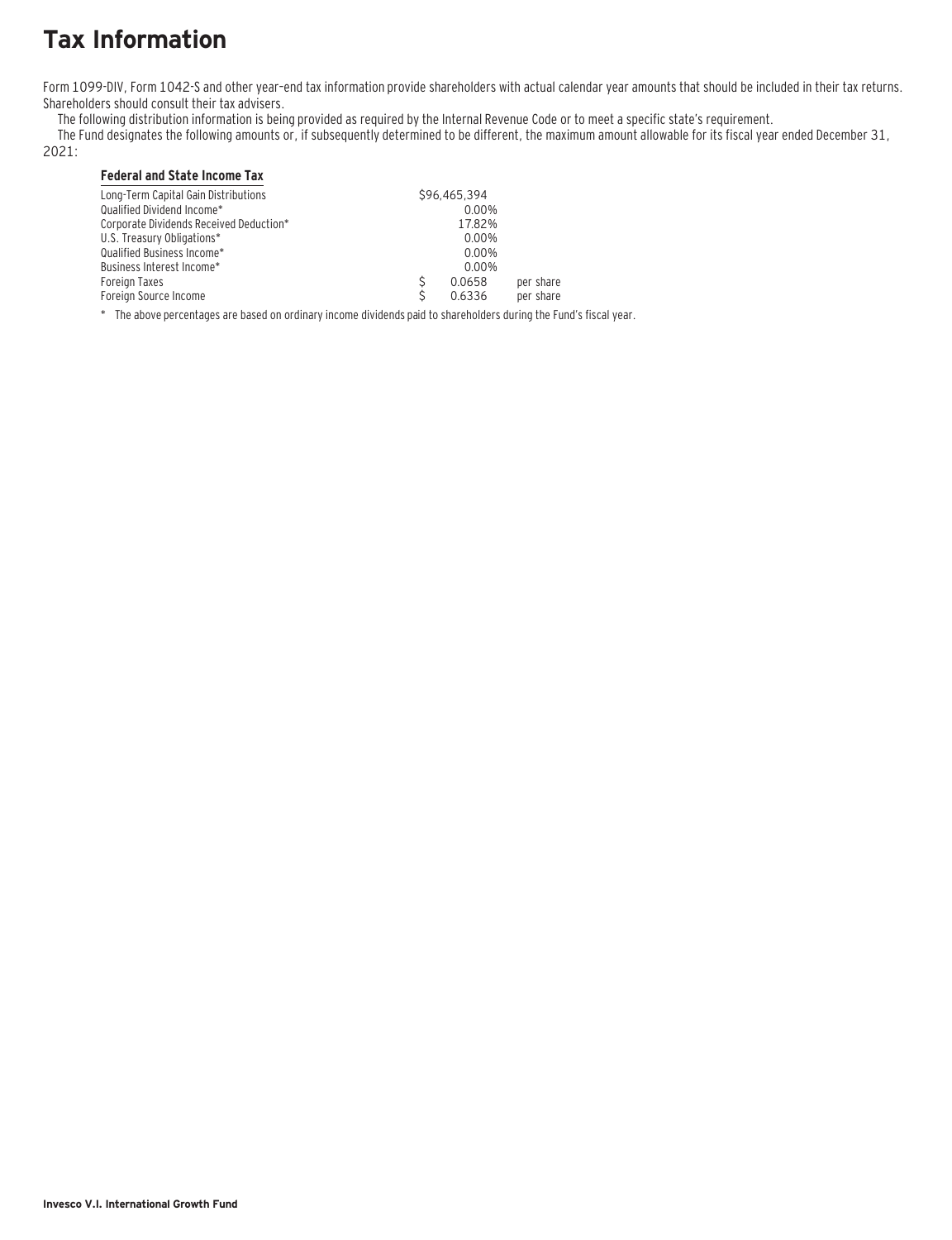### **Trustees and Officers**

The address of each trustee and officer is AIM Variable Insurance Funds (Invesco Variable Insurance Funds) (the "Trust"), 11 Greenway Plaza, Suite 1000, Houston, Texas 77046-1173. The trustees serve for the life of the Trust, subject to their earlier death, incapacitation, resignation, retirement or removal as more specifically provided in the Trust's organizational documents. Each officer serves for a one year term or until their successors are elected and qualified. Column two below includes length of time served with predecessor entities, if any.

| Name, Year of Birth and<br>Position(s)<br><b>Held with the Trust</b> | Trustee<br>and/or<br><b>Officer</b><br>Since | <b>Principal Occupation(s)</b><br><b>During Past 5 Years</b>                                                                                                                                                                                                                                                                                                                                                                                                                                                                                                                                                                                                                                                                                                                                                                                                                                                                                                                                                                                                                                                                                                                                             | Number of<br><b>Funds in</b><br><b>Fund Complex</b><br>Overseen by<br>Trustee | Other<br>Directorship(s)<br><b>Held by Trustee</b><br><b>During Past 5</b><br>Years |
|----------------------------------------------------------------------|----------------------------------------------|----------------------------------------------------------------------------------------------------------------------------------------------------------------------------------------------------------------------------------------------------------------------------------------------------------------------------------------------------------------------------------------------------------------------------------------------------------------------------------------------------------------------------------------------------------------------------------------------------------------------------------------------------------------------------------------------------------------------------------------------------------------------------------------------------------------------------------------------------------------------------------------------------------------------------------------------------------------------------------------------------------------------------------------------------------------------------------------------------------------------------------------------------------------------------------------------------------|-------------------------------------------------------------------------------|-------------------------------------------------------------------------------------|
| <b>Interested Trustee</b>                                            |                                              |                                                                                                                                                                                                                                                                                                                                                                                                                                                                                                                                                                                                                                                                                                                                                                                                                                                                                                                                                                                                                                                                                                                                                                                                          |                                                                               |                                                                                     |
| Martin L. Flanagan $1$ – 1960<br>Trustee and Vice Chair              | 2007                                         | Executive Director, Chief Executive Officer and President, Invesco Ltd.<br>(ultimate parent of Invesco and a global investment management firm);<br>Trustee and Vice Chair, The Invesco Funds; Vice Chair, Investment Company<br>Institute; and Member of Executive Board, SMU Cox School of Business<br>Formerly: Advisor to the Board, Invesco Advisers, Inc. (formerly known as<br>Invesco Institutional (N.A.), Inc.): Chairman and Chief Executive Officer.<br>Invesco Advisers, Inc. (registered investment adviser); Director, Chairman,<br>Chief Executive Officer and President, Invesco Holding Company (US), Inc.<br>(formerly IVZ Inc.) (holding company), Invesco Group Services, Inc. (service<br>provider) and Invesco North American Holdings, Inc. (holding company);<br>Director, Chief Executive Officer and President, Invesco Holding Company<br>Limited (parent of Invesco and a global investment management firm);<br>Director, Invesco Ltd.; Chairman, Investment Company Institute and President,<br>Co-Chief Executive Officer, Co-President, Chief Operating Officer and Chief<br>Financial Officer, Franklin Resources, Inc. (global investment management<br>organization) | 186                                                                           | None                                                                                |

 $1$  Mr. Flanagan is considered an interested person (within the meaning of Section 2(a)(19) of the 1940 Act) of the Trust because he is an officer of the Adviser to the Trust, and an officer and a director of Invesco Ltd., ultimate parent of the Adviser.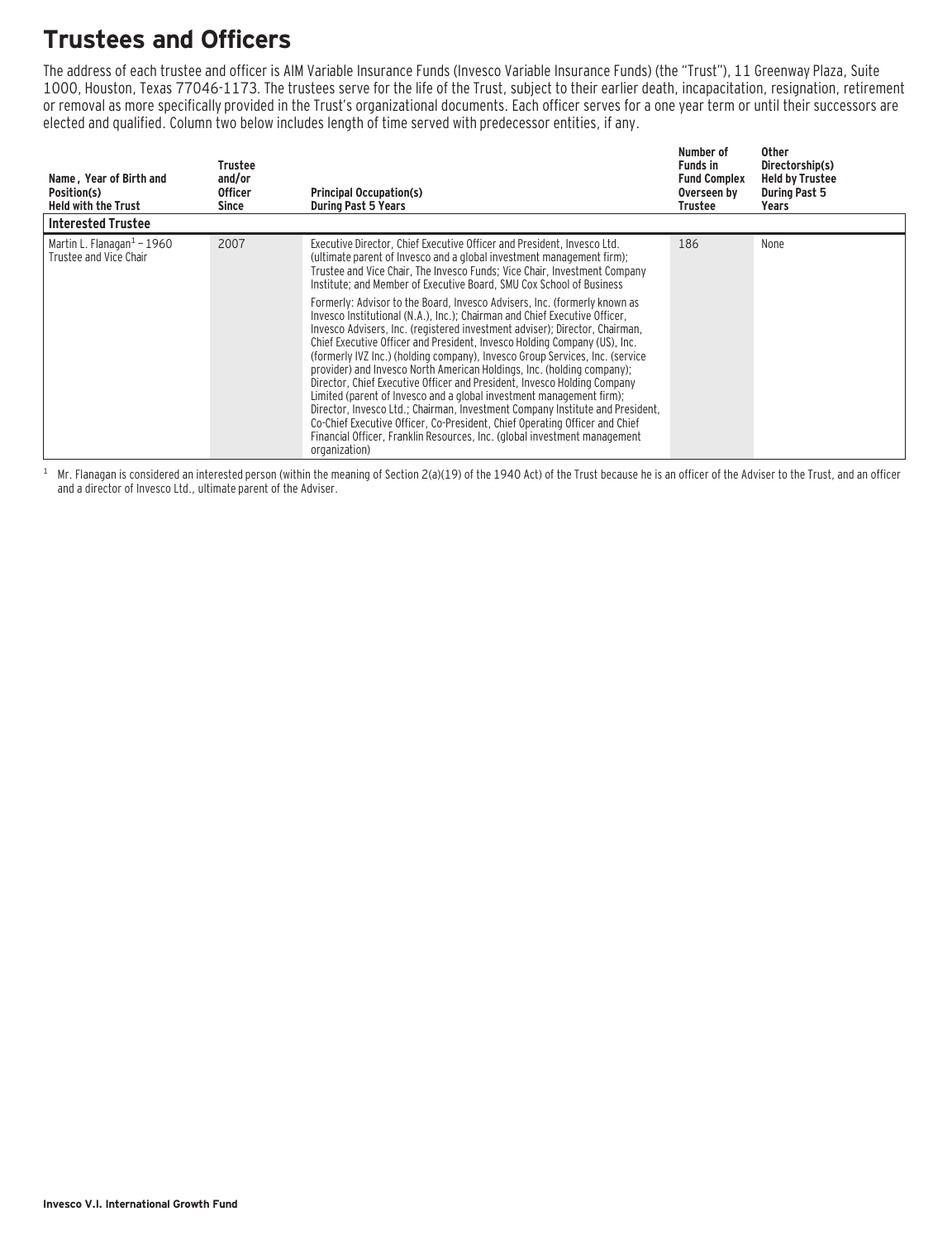| Name, Year of Birth and<br>Position(s)<br><b>Held with the Trust</b><br><b>Independent Trustees</b> | <b>Trustee</b><br>and/or<br><b>Officer</b><br><b>Since</b> | <b>Principal Occupation(s)</b><br><b>During Past 5 Years</b>                                                                                                                                                                                                                                                                                                                                                                                                                                                                                                                                                                                                                                                                                                                        | Number of<br><b>Funds</b><br>in<br><b>Fund Complex</b><br>Overseen by<br><b>Trustee</b> | <b>Other</b><br>Directorship(s)<br><b>Held by Trustee</b><br><b>During Past 5</b><br>Years                                                                                                                                                                                                                                                                                                                   |
|-----------------------------------------------------------------------------------------------------|------------------------------------------------------------|-------------------------------------------------------------------------------------------------------------------------------------------------------------------------------------------------------------------------------------------------------------------------------------------------------------------------------------------------------------------------------------------------------------------------------------------------------------------------------------------------------------------------------------------------------------------------------------------------------------------------------------------------------------------------------------------------------------------------------------------------------------------------------------|-----------------------------------------------------------------------------------------|--------------------------------------------------------------------------------------------------------------------------------------------------------------------------------------------------------------------------------------------------------------------------------------------------------------------------------------------------------------------------------------------------------------|
| Christopher L. Wilson - 1957<br>Trustee and Chair                                                   | 2017                                                       | Retired<br>Formerly: Director, TD Asset Management USA Inc. (mutual fund complex) (22<br>portfolios); Managing Partner, CT2, LLC (investing and consulting firm);<br>President/Chief Executive Officer, Columbia Funds, Bank of America<br>Corporation; President/Chief Executive Officer, CDC IXIS Asset Management<br>Services, Inc.; Principal & Director of Operations, Scudder Funds, Scudder,<br>Stevens & Clark, Inc.; Assistant Vice President, Fidelity Investments                                                                                                                                                                                                                                                                                                        | 186                                                                                     | Director, ISO New England, Inc.<br>(non-profit organization<br>managing regional electricity<br>market)<br>Formerly: enaible, Inc.<br>(artificial intelligence<br>technology)                                                                                                                                                                                                                                |
| Beth Ann Brown - 1968<br>Trustee                                                                    | 2019                                                       | Independent Consultant<br>Formerly: Head of Intermediary Distribution, Managing Director, Strategic<br>Relations, Managing Director, Head of National Accounts, Senior Vice<br>President, National Account Manager and Senior Vice President, Key Account<br>Manager, Columbia Management Investment Advisers LLC; Vice President, Key<br>Account Manager, Liberty Funds Distributor, Inc.; and Trustee of certain<br>Oppenheimer Funds                                                                                                                                                                                                                                                                                                                                             | 186                                                                                     | Director, Board of Directors of<br>Caron Engineering Inc.;<br>Advisor, Board of Advisors of<br>Caron Engineering Inc.;<br>President and Director,<br>Acton Shapleigh Youth<br><b>Conservation Corps</b><br>(non-profit); and<br>President and Director of<br><b>Grahamtastic Connection</b><br>(non-profit)                                                                                                  |
| Cynthia Hostetler-1962<br>Trustee                                                                   | 2017                                                       | Non-Executive Director and Trustee of a number of public and private business<br>corporations<br>Formerly: Director, Aberdeen Investment Funds (4 portfolios); Director, Artio<br>Global Investment LLC (mutual fund complex); Director, Edgen Group, Inc.<br>(specialized energy and infrastructure products distributor); Director, Genesee<br>& Wyoming, Inc. (railroads); Head of Investment Funds and Private Equity,<br>Overseas Private Investment Corporation; President, First Manhattan<br>Bancorporation, Inc.; Attorney, Simpson Thacher & Bartlett LLP                                                                                                                                                                                                                 | 186                                                                                     | Resideo Technologies, Inc.<br>(smart home technology);<br>Vulcan Materials Company<br>(construction materials)<br>company); Trilinc Global<br>Impact Fund; Textainer Group<br>Holdings, (shipping container<br>leasing company); Investment<br>Company Institute<br>(professional<br>organization); Independent<br>Directors Council<br>(professional organization)<br>Eisenhower Foundation<br>(non-profit) |
| Eli Jones - 1961<br>Trustee                                                                         | 2016                                                       | Professor and Dean Emeritus, Mays Business School - Texas A&M University<br>Formerly: Dean of Mays Business School-Texas A&M University; Professor and<br>Dean, Walton College of Business, University of Arkansas and E.J. Ourso<br>College of Business, Louisiana State University; Director, Arvest Bank                                                                                                                                                                                                                                                                                                                                                                                                                                                                         | 186                                                                                     | Insperity, Inc.<br>(formerly known)<br>as Administaff)<br>(human resources<br>provider): First Financial<br>Bancorp (regional bank)                                                                                                                                                                                                                                                                          |
| Elizabeth Krentzman - 1959<br>Trustee                                                               | 2019                                                       | Formerly: Principal and Chief Regulatory Advisor for Asset Management<br>Services and U.S. Mutual Fund Leader of Deloitte & Touche LLP: General<br>Counsel of the Investment Company Institute (trade association); National<br>Director of the Investment Management Regulatory Consulting Practice,<br>Principal, Director and Senior Manager of Deloitte & Touche LLP; Assistant<br>Director of the Division of Investment Management - Office of Disclosure and<br>Investment Adviser Regulation of the U.S. Securities and Exchange<br>Commission and various positions with the Division of Investment Management<br>- Office of Regulatory Policy of the U.S. Securities and Exchange Commission;<br>Associate at Ropes & Gray LLP; and Trustee of certain Oppenheimer Funds | 186                                                                                     | Trustee of the<br>University of<br><b>Florida National</b><br>Board Foundation;<br>Member of the Cartica<br>Funds Board of<br>Directors (private<br>investment funds)<br>Formerly: Member<br>of the University<br>of Florida Law Center<br>Association, Inc.<br>Board of Trustees,<br>Audit Committee and<br>Membership Committee                                                                            |
| Anthony J. LaCava, Jr. - 1956<br>Trustee                                                            | 2019                                                       | Formerly: Director and Member of the Audit Committee, Blue Hills Bank<br>(publicly traded financial institution) and Managing Partner, KPMG LLP                                                                                                                                                                                                                                                                                                                                                                                                                                                                                                                                                                                                                                     | 186                                                                                     | Blue Hills Bank; Chairman,<br>Bentley University;<br>Member, Business School<br><b>Advisory Council;</b><br>and Nominating<br>Committee, KPMG LLP                                                                                                                                                                                                                                                            |
| Prema Mathai-Davis - 1950<br>Trustee                                                                | 1998                                                       | Retired<br>Formerly: Co-Founder & Partner of Quantalytics Research, LLC, (a FinTech<br>Investment Research Platform for the Self-Directed Investor); Trustee of YWCA<br>Retirement Fund; CEO of YWCA of the USA; Board member of the NY<br>Metropolitan Transportation Authority; Commissioner of the NYC Department<br>of Aging; Board member of Johns Hopkins Bioethics Institute                                                                                                                                                                                                                                                                                                                                                                                                 | 186                                                                                     | None                                                                                                                                                                                                                                                                                                                                                                                                         |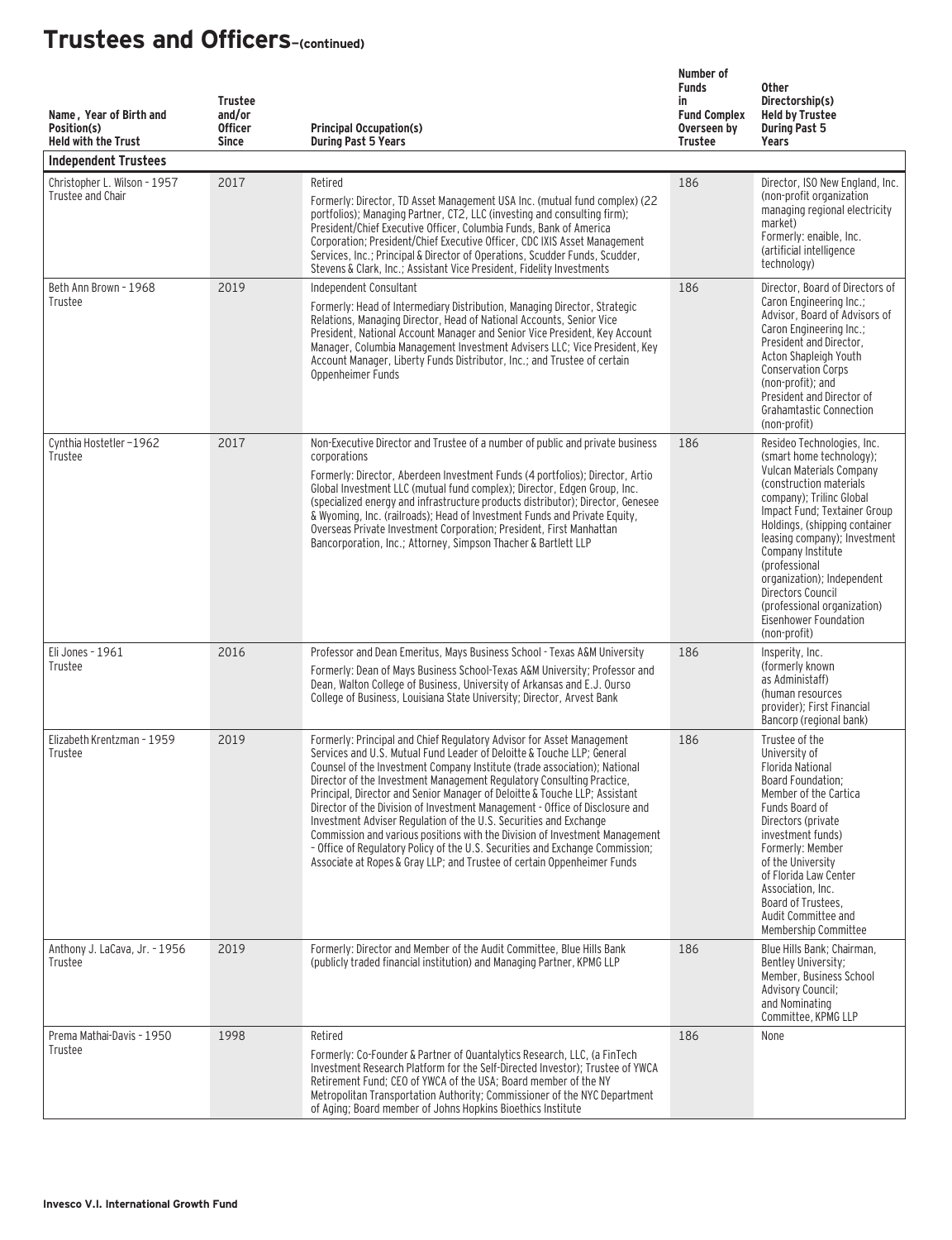| Name, Year of Birth and<br>Position(s)<br><b>Held with the Trust</b> | <b>Trustee</b><br>and/or<br><b>Officer</b><br><b>Since</b> | <b>Principal Occupation(s)</b><br><b>During Past 5 Years</b>                                                                                                                                                                                                                                                                                                                                                                                                                                                                                                                                                                                                                                                                                                                                                                    | Number of<br><b>Funds</b><br>in<br><b>Fund Complex</b><br>Overseen by<br><b>Trustee</b> | <b>Other</b><br>Directorship(s)<br><b>Held by Trustee</b><br><b>During Past 5</b><br>Years                                                                                                                                                                                                                                                                                                                                                                  |
|----------------------------------------------------------------------|------------------------------------------------------------|---------------------------------------------------------------------------------------------------------------------------------------------------------------------------------------------------------------------------------------------------------------------------------------------------------------------------------------------------------------------------------------------------------------------------------------------------------------------------------------------------------------------------------------------------------------------------------------------------------------------------------------------------------------------------------------------------------------------------------------------------------------------------------------------------------------------------------|-----------------------------------------------------------------------------------------|-------------------------------------------------------------------------------------------------------------------------------------------------------------------------------------------------------------------------------------------------------------------------------------------------------------------------------------------------------------------------------------------------------------------------------------------------------------|
| Independent Trustees-(continued)                                     |                                                            |                                                                                                                                                                                                                                                                                                                                                                                                                                                                                                                                                                                                                                                                                                                                                                                                                                 |                                                                                         |                                                                                                                                                                                                                                                                                                                                                                                                                                                             |
| Joel W. Motley - 1952<br>Trustee                                     | 2019                                                       | Director of Office of Finance, Federal Home Loan Bank System; Managing<br>Director of Carmona Motley Inc. (privately held financial advisor); Member of<br>the Council on Foreign Relations and its Finance and Budget Committee;<br>Chairman Emeritus of Board of Human Rights Watch and Member of its<br>Investment Committee; and Member of Investment Committee and Board of<br>Historic Hudson Valley (non-profit cultural organization)<br>Formerly: Managing Director of Public Capital Advisors, LLC (privately held<br>financial advisor); Managing Director of Carmona Motley Hoffman, Inc.<br>(privately held financial advisor); Trustee of certain Oppenheimer Funds;<br>Director of Columbia Equity Financial Corp. (privately held financial advisor);<br>and Member of the Vestry of Trinity Church Wall Street | 186                                                                                     | Member of Board of Trust<br>for Mutual Understanding<br>(non-profit promoting<br>the arts and environment);<br>Member of Board of Greenwall<br>Foundation (bioethics research<br>foundation) and its Investment<br>Committee; Member of Board<br>of Friends of the LRC<br>(non-profit legal advocacy);<br>Board Member and Investment<br>Committee Member of<br>Pulitzer Center for<br>Crisis Reporting<br>(non-profit journalism)                          |
| Teresa M. Ressel - 1962<br>Trustee                                   | 2017                                                       | Non-executive director and trustee of a number of public and private business<br>corporations<br>Formerly: Chief Executive Officer. UBS Securities LLC (investment banking):<br>Chief Operating Officer, UBS AG Americas (investment banking); Sr.<br>Management Team Olayan America, The Olayan Group (international<br>investor/commercial/industrial); Assistant Secretary for Management & Budget<br>and Designated Chief Financial Officer, U.S. Department of Treasury; Director,<br>Atlantic Power Corporation (power generation company) and ON<br>Semiconductor Corporation (semiconductor manufacturing)                                                                                                                                                                                                              | 186                                                                                     | Formerly: Elucida Oncology<br>(nanotechnology &<br>medical particles company)                                                                                                                                                                                                                                                                                                                                                                               |
| Ann Barnett Stern - 1957<br>Trustee                                  | 2017                                                       | President, Chief Executive Officer and Board Member, Houston Endowment.<br>Inc. a private philanthropic institution<br>Formerly: Executive Vice President, Texas Children's Hospital; Vice President,<br>General Counsel and Corporate Compliance Officer, Texas Children's Hospital;<br>Attorney at Beck, Redden and Secrest, LLP and Andrews and Kurth LLP                                                                                                                                                                                                                                                                                                                                                                                                                                                                    | 186                                                                                     | Director and Audit Committee<br>member of Federal Reserve<br>Bank of Dallas; Trustee and<br>Board Chair of Good Reason<br>Houston (nonprofit); Trustee,<br>Vice Chair, Chair of<br>Nomination/Governance<br>Committee, Chair of<br>Personnel Committee of<br>Holdsworth Center (nonprofit);<br>Trustee and Investment<br>Committee member of<br>University of Texas Law<br>School Foundation (nonprofit):<br>Board Member of Greater<br>Houston Partnership |
| Robert C. Troccoli - 1949<br>Trustee                                 | 2016                                                       | Retired<br>Formerly: Adjunct Professor, University of Denver - Daniels College of<br>Business; and Managing Partner, KPMG LLP                                                                                                                                                                                                                                                                                                                                                                                                                                                                                                                                                                                                                                                                                                   | 186                                                                                     | None                                                                                                                                                                                                                                                                                                                                                                                                                                                        |
| Daniel S. Vandivort -1954<br>Trustee                                 | 2019                                                       | President, Flyway Advisory Services LLC (consulting and property<br>management)                                                                                                                                                                                                                                                                                                                                                                                                                                                                                                                                                                                                                                                                                                                                                 | 186                                                                                     | Formerly: Trustee, Board of<br>Trustees, Treasurer and<br>Chairman of the Audit and<br>Finance Committee.<br>Huntington Disease Foundation<br>of America; Trustee and<br>Governance Chair,<br>of certain Oppenheimer Funds                                                                                                                                                                                                                                  |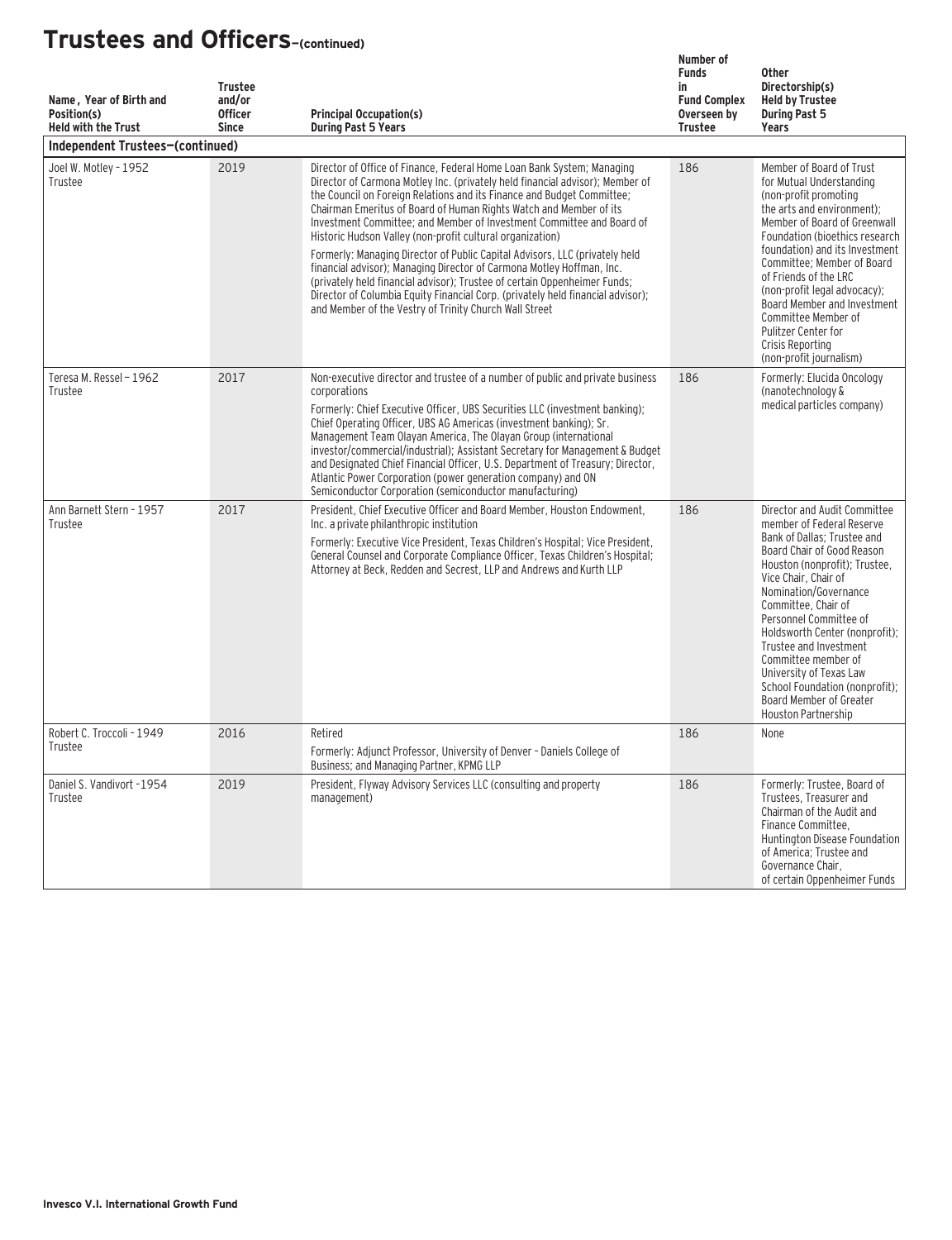| Name, Year of Birth and<br>Position(s)<br><b>Held with the Trust</b><br><b>Officers</b> | <b>Trustee</b><br>and/or<br><b>Officer</b><br><b>Since</b> | <b>Principal Occupation(s)</b><br><b>During Past 5 Years</b>                                                                                                                                                                                                                                                                                                                                                                                                                                                                                                                                                                                                                                                                                                                                                                                                                                                                                                                                                                                                                                                                                                                                                                                                                                                                                                                                                                                                                                                                                                                                                                 | Number of<br><b>Funds in</b><br><b>Fund Complex</b><br>Overseen by<br>Trustee | Other<br>Directorship(s)<br><b>Held by Trustee</b><br><b>During Past 5</b><br>Years |
|-----------------------------------------------------------------------------------------|------------------------------------------------------------|------------------------------------------------------------------------------------------------------------------------------------------------------------------------------------------------------------------------------------------------------------------------------------------------------------------------------------------------------------------------------------------------------------------------------------------------------------------------------------------------------------------------------------------------------------------------------------------------------------------------------------------------------------------------------------------------------------------------------------------------------------------------------------------------------------------------------------------------------------------------------------------------------------------------------------------------------------------------------------------------------------------------------------------------------------------------------------------------------------------------------------------------------------------------------------------------------------------------------------------------------------------------------------------------------------------------------------------------------------------------------------------------------------------------------------------------------------------------------------------------------------------------------------------------------------------------------------------------------------------------------|-------------------------------------------------------------------------------|-------------------------------------------------------------------------------------|
| Sheri Morris - 1964<br>President and Principal Executive<br><b>Officer</b>              | 1999                                                       | Head of Global Fund Services, Invesco Ltd.; President and Principal Executive<br>Officer, The Invesco Funds; Vice President, Invesco Exchange-Traded Fund<br>Trust, Invesco Exchange-Traded Fund Trust II, Invesco India Exchange-Traded<br>Fund Trust, Invesco Actively Managed Exchange-Traded Fund Trust, Invesco<br>Actively Managed Exchange-Traded Commodity Fund Trust and Invesco<br>Exchange-Traded Self-Indexed Fund Trust: and Vice President.<br>OppenheimerFunds, Inc.<br>Formerly: Vice President, Treasurer and Principal Financial Officer, The Invesco<br>Funds; Vice President, Invesco AIM Advisers, Inc., Invesco AIM Capital<br>Management, Inc. and Invesco AIM Private Asset Management, Inc.; Assistant<br>Vice President and Assistant Treasurer, The Invesco Funds; Vice President and<br>Assistant Vice President, Invesco Advisers, Inc.; Assistant Vice President,<br>Invesco AIM Capital Management, Inc. and Invesco AIM Private Asset<br>Management, Inc.; Treasurer, Invesco Exchange-Traded Fund Trust, Invesco<br>Exchange-Traded Fund Trust II, Invesco India Exchange-Traded Fund Trust and<br>Invesco Actively Managed Exchange-Traded Fund Trust and Senior Vice<br>President, Invesco Advisers, Inc. (formerly known as Invesco Institutional<br>(N.A.), Inc.) (registered investment adviser)                                                                                                                                                                                                                                                                                       | N/A                                                                           | N/A                                                                                 |
| Jeffrey H. Kupor - 1968<br>Senior Vice President, Chief Legal<br>Officer and Secretary  | 2018                                                       | Head of Legal of the Americas, Invesco Ltd.; Senior Vice President and<br>Secretary, Invesco Advisers, Inc. (formerly known as Invesco Institutional<br>(N.A.), Inc.) (registered investment adviser); Senior Vice President and<br>Secretary, Invesco Distributors, Inc. (formerly known as Invesco AIM<br>Distributors, Inc.); Vice President and Secretary, Invesco Investment Services,<br>Inc. (formerly known as Invesco AIM Investment Services, Inc.) Senior Vice<br>President, Chief Legal Officer and Secretary, The Invesco Funds; Secretary and<br>General Counsel, Invesco Investment Advisers LLC (formerly known as Van<br>Kampen Asset Management); Secretary and General Counsel, Invesco Capital<br>Markets, Inc. (formerly known as Van Kampen Funds Inc.) and Chief Legal<br>Officer, Invesco Exchange-Traded Fund Trust, Invesco Exchange-Traded Fund<br>Trust II, Invesco India Exchange-Traded Fund Trust, Invesco Actively Managed<br>Exchange-Traded Fund Trust, Invesco Actively Managed Exchange-Traded<br>Commodity Fund Trust and Invesco Exchange-Traded Self-Indexed Fund Trust;;<br>Secretary and Vice President, Harbourview Asset Management Corporation;<br>Secretary and Vice President, OppenheimerFunds, Inc. and Invesco Managed<br>Accounts, LLC; Secretary and Senior Vice President, OFI Global Institutional,<br>Inc.; Secretary and Vice President, OFI SteelPath, Inc.; Secretary and Vice<br>President, Oppenheimer Acquisition Corp.; Secretary and Vice President,<br>Shareholder Services, Inc.; Secretary and Vice President, Trinity Investment<br>Management Corporation | N/A                                                                           | N/A                                                                                 |
|                                                                                         |                                                            | Formerly: Secretary and Vice President, Jemstep, Inc.; Head of Legal,<br>Worldwide Institutional, Invesco Ltd.; Secretary and General Counsel, INVESCO<br>Private Capital Investments, Inc.; Senior Vice President, Secretary and General<br>Counsel, Invesco Management Group, Inc. (formerly known as Invesco AIM<br>Management Group, Inc.); Assistant Secretary, INVESCO Asset Management<br>(Bermuda) Ltd.; Secretary and General Counsel, Invesco Private Capital, Inc.;<br>Assistant Secretary and General Counsel, INVESCO Realty, Inc.; Secretary and<br>General Counsel, Invesco Senior Secured Management, Inc.; Secretary,<br>Sovereign G./P. Holdings Inc.; and Secretary, Invesco Indexing LLC; Secretary,<br>W.L. Ross & Co., LLC                                                                                                                                                                                                                                                                                                                                                                                                                                                                                                                                                                                                                                                                                                                                                                                                                                                                             |                                                                               |                                                                                     |
| Andrew R. Schlossberg - 1974<br>Senior Vice President                                   | 2019                                                       | Head of the Americas and Senior Managing Director, Invesco Ltd.; Director and<br>Senior Vice President, Invesco Advisers, Inc. (formerly known as Invesco<br>Institutional (N.A.), Inc.) (registered investment adviser); Director and<br>Chairman, Invesco Investment Services, Inc. (formerly known as Invesco AIM<br>Investment Services, Inc.) (registered transfer agent); Senior Vice President,<br>The Invesco Funds: Director, Invesco Investment Advisers LLC (formerly known<br>as Van Kampen Asset Management)<br>Formerly: Director, President and Chairman, Invesco Insurance Agency, Inc.:<br>Director, Invesco UK Limited; Director and Chief Executive, Invesco Asset<br>Management Limited and Invesco Fund Managers Limited; Assistant Vice<br>President, The Invesco Funds; Senior Vice President, Invesco Advisers, Inc.<br>(formerly known as Invesco Institutional (N.A.), Inc.) (registered investment<br>adviser); Director and Chief Executive, Invesco Administration Services Limited<br>and Invesco Global Investment Funds Limited; Director, Invesco Distributors,<br>Inc.; Head of EMEA, Invesco Ltd.; President, Invesco Actively Managed<br>Exchange-Traded Commodity Fund Trust, Invesco Actively Managed<br>Exchange-Traded Fund Trust, Invesco Exchange-Traded Fund Trust, Invesco<br>Exchange-Traded Fund Trust II and Invesco India Exchange-Traded Fund Trust;<br>Managing Director and Principal Executive Officer, Invesco Capital                                                                                                                                                  | N/A                                                                           | N/A                                                                                 |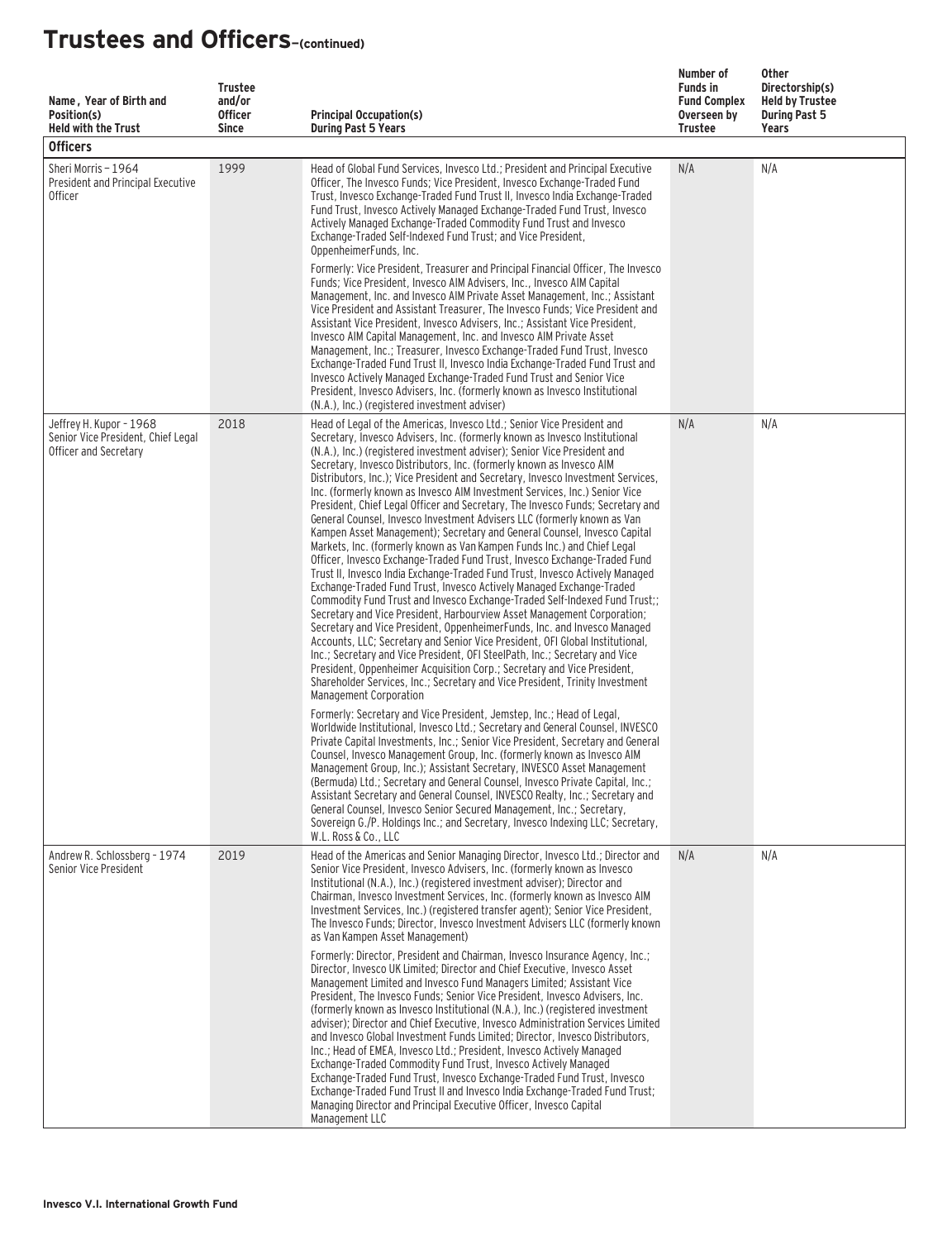| Name, Year of Birth and<br>Position(s)<br><b>Held with the Trust</b>                         | <b>Trustee</b><br>and/or<br><b>Officer</b><br><b>Since</b> | <b>Principal Occupation(s)</b><br><b>During Past 5 Years</b>                                                                                                                                                                                                                                                                                                                                                                                                                                                                                                                                                                                                                                                                                                                                                                                                                                                                                                                                                                                                                                                                                                                                                                                                                                                                                                                                                                                                                                                                                                                                                                                                                                                                                                                                                                                                                                                                                                                                                                                                                                          | Number of<br><b>Funds in</b><br><b>Fund Complex</b><br>Overseen by<br><b>Trustee</b> | <b>Other</b><br>Directorship(s)<br><b>Held by Trustee</b><br><b>During Past 5</b><br>Years |
|----------------------------------------------------------------------------------------------|------------------------------------------------------------|-------------------------------------------------------------------------------------------------------------------------------------------------------------------------------------------------------------------------------------------------------------------------------------------------------------------------------------------------------------------------------------------------------------------------------------------------------------------------------------------------------------------------------------------------------------------------------------------------------------------------------------------------------------------------------------------------------------------------------------------------------------------------------------------------------------------------------------------------------------------------------------------------------------------------------------------------------------------------------------------------------------------------------------------------------------------------------------------------------------------------------------------------------------------------------------------------------------------------------------------------------------------------------------------------------------------------------------------------------------------------------------------------------------------------------------------------------------------------------------------------------------------------------------------------------------------------------------------------------------------------------------------------------------------------------------------------------------------------------------------------------------------------------------------------------------------------------------------------------------------------------------------------------------------------------------------------------------------------------------------------------------------------------------------------------------------------------------------------------|--------------------------------------------------------------------------------------|--------------------------------------------------------------------------------------------|
| Officers-(continued)                                                                         |                                                            |                                                                                                                                                                                                                                                                                                                                                                                                                                                                                                                                                                                                                                                                                                                                                                                                                                                                                                                                                                                                                                                                                                                                                                                                                                                                                                                                                                                                                                                                                                                                                                                                                                                                                                                                                                                                                                                                                                                                                                                                                                                                                                       |                                                                                      |                                                                                            |
| John M. Zerr - 1962<br>Senior Vice President                                                 | 2006                                                       | Chief Operating Officer of the Americas; Senior Vice President, Invesco<br>Advisers, Inc. (formerly known as Invesco Institutional (N.A.), Inc.) (registered<br>investment adviser); Senior Vice President, Invesco Distributors, Inc. (formerly<br>known as Invesco AIM Distributors, Inc.); Director and Vice President, Invesco<br>Investment Services, Inc. (formerly known as Invesco AIM Investment<br>Services, Inc.) Senior Vice President, The Invesco Funds; Managing Director,<br>Invesco Capital Management LLC; Director, Invesco Investment Advisers LLC<br>(formerly known as Van Kampen Asset Management); Senior Vice President,<br>Invesco Capital Markets, Inc. (formerly known as Van Kampen Funds Inc.);<br>Manager, Invesco Indexing LLC; Manager, Invesco Specialized Products, LLC;<br>Member, Invesco Canada Funds Advisory Board; Director, President and Chief<br>Executive Officer, Invesco Corporate Class Inc. (corporate mutual fund<br>company); and Director, Chairman, President and Chief Executive Officer,<br>Invesco Canada Ltd. (formerly known as Invesco Trimark Ltd./Invesco Trimark<br>Ltèe) (registered investment adviser and registered transfer agent); President,<br>Invesco, Inc.; President, Invesco Global Direct Real Estate Feeder GP Ltd.;<br>President, Invesco IP Holdings (Canada) Ltd: President, Invesco Global Direct<br>Real Estate GP Ltd.; President, Invesco Financial Services Ltd. / Services<br>Financiers Invesco Ltée: President, Trimark Investments Ltd./Placements<br>Trimark Ltée and Director and Chairman, Invesco Trust Company                                                                                                                                                                                                                                                                                                                                                                                                                                                                                           | N/A                                                                                  | N/A                                                                                        |
|                                                                                              |                                                            | Formerly: Director and Senior Vice President, Invesco Insurance Agency, Inc.;<br>Director and Senior Vice President, Invesco Management Group, Inc. (formerly<br>known as Invesco AIM Management Group, Inc.); Secretary and General<br>Counsel, Invesco Management Group, Inc. (formerly known as Invesco AIM<br>Management Group, Inc.); Secretary, Invesco Investment Services, Inc.<br>(formerly known as Invesco AIM Investment Services, Inc.); Chief Legal Officer<br>and Secretary, The Invesco Funds; Secretary and General Counsel, Invesco<br>Investment Advisers LLC (formerly known as Van Kampen Asset Management);<br>Secretary and General Counsel, Invesco Capital Markets, Inc. (formerly known<br>as Van Kampen Funds Inc.); Chief Legal Officer, Invesco Exchange-Traded Fund<br>Trust, Invesco Exchange-Traded Fund Trust II, Invesco India Exchange-Traded<br>Fund Trust, Invesco Actively Managed Exchange-Traded Fund Trust, Invesco<br>Actively Managed Exchange-Traded Commodity Fund Trust and Invesco<br>Exchange-Traded Self-Indexed Fund Trust; Secretary, Invesco Indexing LLC;<br>Director, Secretary, General Counsel and Senior Vice President, Van Kampen<br>Exchange Corp.; Director, Vice President and Secretary, IVZ Distributors, Inc.<br>(formerly known as INVESCO Distributors, Inc.); Director and Vice President,<br>INVESCO Funds Group, Inc.; Director and Vice President, Van Kampen<br>Advisors Inc.; Director, Vice President, Secretary and General Counsel, Van<br>Kampen Investor Services Inc.: Director and Secretary, Invesco Distributors.<br>Inc. (formerly known as Invesco AIM Distributors, Inc.); Director, Senior Vice<br>President, General Counsel and Secretary, Invesco AIM Advisers, Inc. and Van<br>Kampen Investments Inc.; Director, Vice President and Secretary, Fund<br>Management Company; Director, Senior Vice President, Secretary, General<br>Counsel and Vice President, Invesco AIM Capital Management, Inc.; Chief<br>Operating Officer and General Counsel, Liberty Ridge Capital, Inc. (an<br>investment adviser) |                                                                                      |                                                                                            |
| Gregory G. McGreevey - 1962<br>Senior Vice President                                         | 2012                                                       | Senior Managing Director, Invesco Ltd.; Director, Chairman, President, and<br>Chief Executive Officer, Invesco Advisers, Inc. (formerly known as Invesco<br>Institutional (N.A.), Inc.) (registered investment adviser); Director, Invesco<br>Mortgage Capital, Inc. and Invesco Senior Secured Management, Inc.; Senior<br>Vice President. The Invesco Funds: President. SNW Asset Management<br>Corporation and Invesco Managed Accounts, LLC; Chairman and Director,<br>Invesco Private Capital, Inc.; Chairman and Director, INVESCO Private Capital<br>Investments, Inc.; Chairman and Director, INVESCO Realty, Inc.; and Senior<br>Vice President, Invesco Group Services, Inc.<br>Formerly: Senior Vice President, Invesco Management Group, Inc. and Invesco                                                                                                                                                                                                                                                                                                                                                                                                                                                                                                                                                                                                                                                                                                                                                                                                                                                                                                                                                                                                                                                                                                                                                                                                                                                                                                                                 | N/A                                                                                  | N/A                                                                                        |
| Adrien Deberghes-1967<br>Principal Financial Officer,<br><b>Treasurer and Vice President</b> | 2020                                                       | Advisers, Inc.; Assistant Vice President, The Invesco Funds<br>Head of the Fund Office of the CFO and Fund Administration; Vice President,<br>Invesco Advisers, Inc.; Principal Financial Officer, Treasurer and Vice<br>President, The Invesco Funds; Vice President, Invesco Exchange-Traded Fund<br>Trust, Invesco Exchange-Traded Fund Trust II, Invesco India Exchange-Traded<br>Fund Trust, Invesco Actively Managed Exchange-Traded Fund Trust, Invesco<br>Actively Managed Exchange-Traded Commodity Fund Trust and Invesco<br>Exchange-Traded Self-Indexed Fund Trust<br>Formerly: Senior Vice President and Treasurer, Fidelity Investments                                                                                                                                                                                                                                                                                                                                                                                                                                                                                                                                                                                                                                                                                                                                                                                                                                                                                                                                                                                                                                                                                                                                                                                                                                                                                                                                                                                                                                                 | N/A                                                                                  | N/A                                                                                        |
| Crissie M. Wisdom - 1969<br>Anti-Money Laundering<br>Compliance Officer                      | 2013                                                       | Anti-Money Laundering and OFAC Compliance Officer for Invesco U.S. entities<br>including: Invesco Advisers, Inc. and its affiliates, Invesco Capital Markets,<br>Inc., Invesco Distributors, Inc., Invesco Investment Services, Inc., The Invesco<br>Funds, Invesco Capital Management, LLC, Invesco Trust Company; and Fraud<br>Prevention Manager for Invesco Investment Services, Inc.                                                                                                                                                                                                                                                                                                                                                                                                                                                                                                                                                                                                                                                                                                                                                                                                                                                                                                                                                                                                                                                                                                                                                                                                                                                                                                                                                                                                                                                                                                                                                                                                                                                                                                             | N/A                                                                                  | N/A                                                                                        |